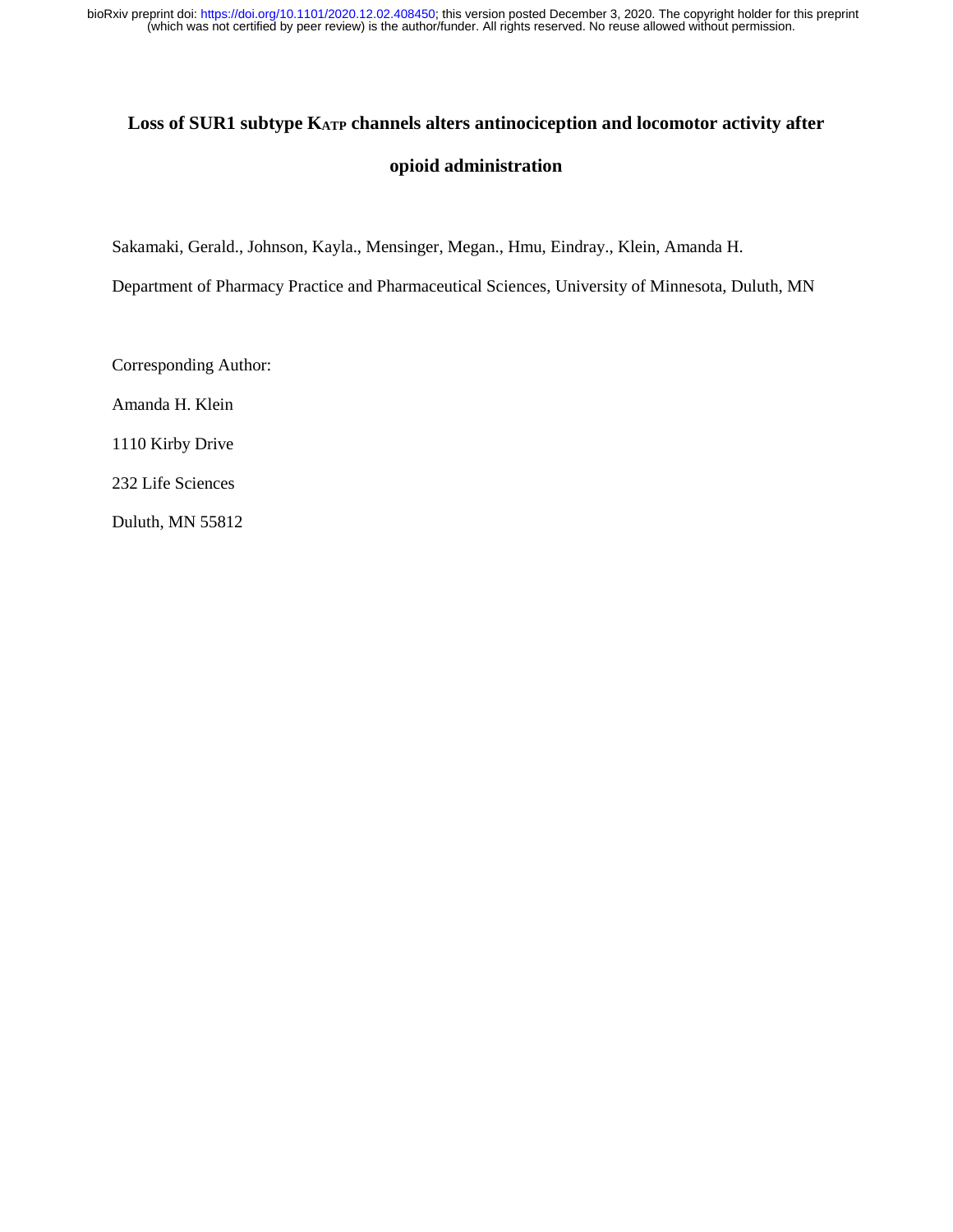#### **Abstract**

#### Background

Opioid signaling can occur through several downstream mediators and influence analgesia as well as reward mechanisms in the nervous system. KATP channels are downstream targets of the μ opioid receptor and contribute to morphine-induced antinociception.

#### Aims

The aim of the present work was to assess the role of SUR1-subtype K<sub>ATP</sub> channels in antinocicpetion and hyperlocomotion of synthetic and semi-synthetic opioids.

## Methods

Adult male and female mice wild-type (WT) and SUR1 deficient (KO) mice were assessed for

mechanical and thermal antinociception after administration of either buprenorphine, fentanyl, or

DAMGO. Potassium flux was assessed in the dorsal root ganglia and superficial dorsal horn cells in WT and KO mice. Hyperlocomotion was also assessed in WT and KO animals after buprenorphine, fentanyl, or DAMGO administration.

#### Results

SUR1 KO mice had attenuated mechanical antinociception after systemic administration of buprenorphine, fentanyl, and DAMGO. Potassium flux was also attenuated in the dorsal root ganglia and spinal cord cells after acute administration of buprenorphine and fentanyl. Hyperlocomotion after administration of morphine and buprenorphine was potentiated in SUR1 KO mice, but was not seen after administration of fentanyl or DAMGO.

### **Conclusions**

These results suggest  $SUR1$ -subtype  $K_{ATP}$  channels mediate the antinociceptive response of several classes of opioids (alkaloid and synthetic/semi-synthetic), but may not contribute to the "drug-seeking" behaviors of all classes of opioids.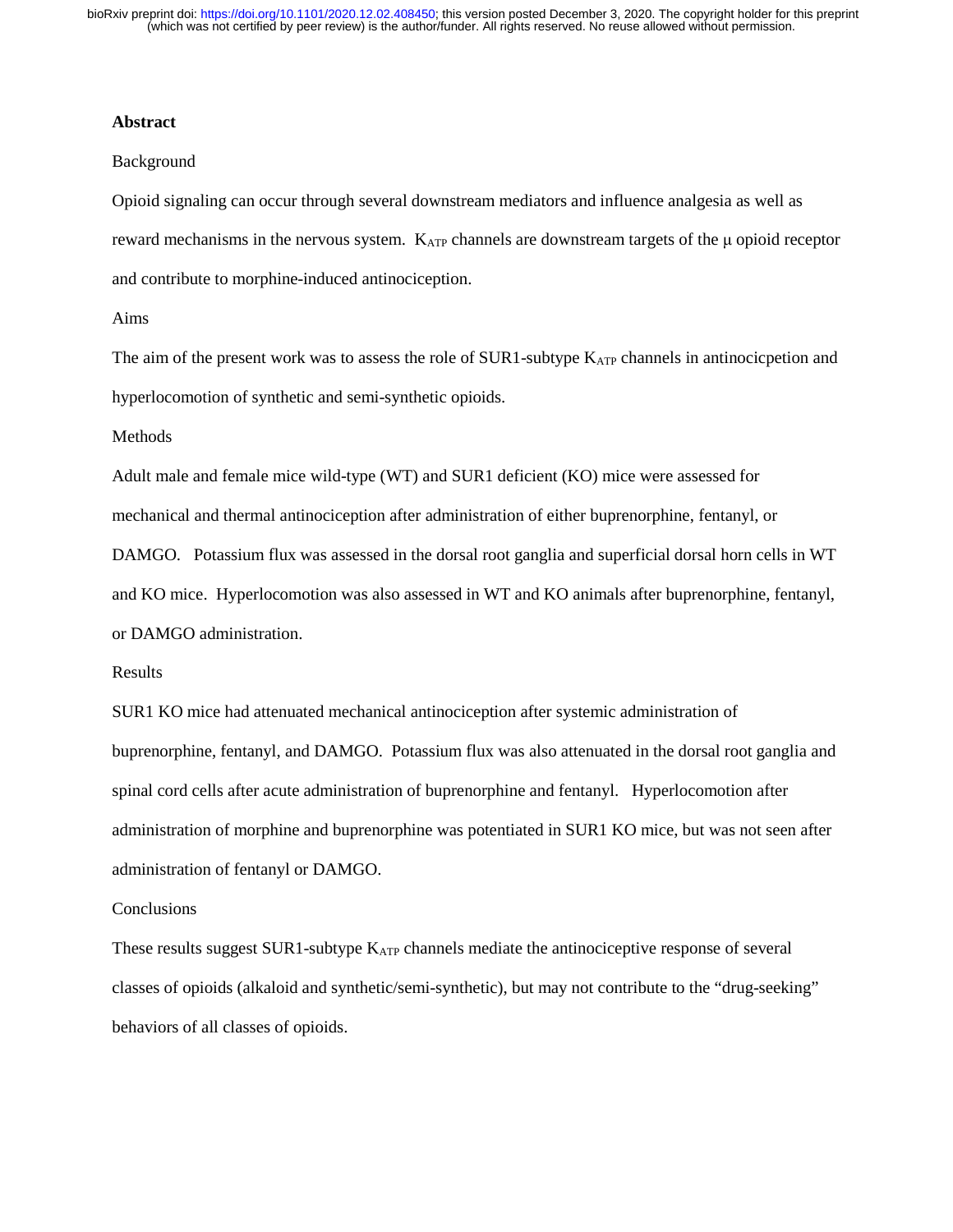# **Introduction**

Classical opioid analgesia works through G-protein coupled receptor (GPCR) signaling, followed by a decrease in  $Ca^{2+}$  activity and an increase in  $K^+$  signaling through direct or indirect  $G_{\alpha i}$ -protein modulation (Al-Hasani and Bruchas, 2011). Activation of potassium channels such as inwardlyrectifying potassium channels  $(K_{ir})$  and G-protein coupled inwardly-rectifying potassium channels (GIRKs) are suggested as potential targets for broadening analgesic therapies through ligand bias at opioid receptors (Clayton et al., 2009; Kliewer et al., 2019). Previous studies indicate buprenorphine and DAMGO signal through  $K_{ir}$  (Knapman et al., 2014), but other synthetic opioids such as fentanyl may not share the same signaling pathways (Kanbara et al., 2014). Research into various signal transduction pathways and targets of opioids are ongoing in search of novel targets for pain relief. For example, TRV130 and PZM21, were developed to specifically target the μ opioid receptor and G-protein activation without recruiting β-arrestin signal transduction pathways with the purpose of decreasing adverse effects of these opioids (DeWire et al., 2013; Hill et al., 2018; Manglik et al., 2016; Soergel et al., 2014).

Among the K<sub>ir</sub>s, ATP sensitive potassium channels (K<sub>ATP</sub>) are another downstream target of the  $\mu$ opioid receptor (Cunha et al., 2010) and produce analgesia in rodent pain models (Chi et al., 2007; Luu et al., 2019a; Niu et al., 2011; Wu et al., 2011a). Previous studies indicate activation of KATP channels potentiates morphine analgesia (Afify et al., 2013), while loss of  $K_{ATP}$  channel subunit expression decreases morphine antinociception(Fisher et al., 2019). KATP channels are found in the peripheral nervous system, spinal cord, and brain (Babenko et al., 1998; Seino and Miki, 2003) and form an octamer which consists of four Kir6.X subunits and four regulatory sulfonylurea (SUR) subunits (Ashcroft, 2005; Babenko et al., 1998). Kir6.X and SURX are also expressed in pairs, with different combinations being more prominent in certain tissues, such as Kir6.2/SUR1 in the peripheral nervous system (Babenko et al., 1998; Zoga et al., 2010), Kir6.1/SUR1 and Kir6.1/SUR2 in the spinal cord (Wu et al., 2011b), and various combinations of  $K_{ATP}$  channel subunits across the brain depending on region.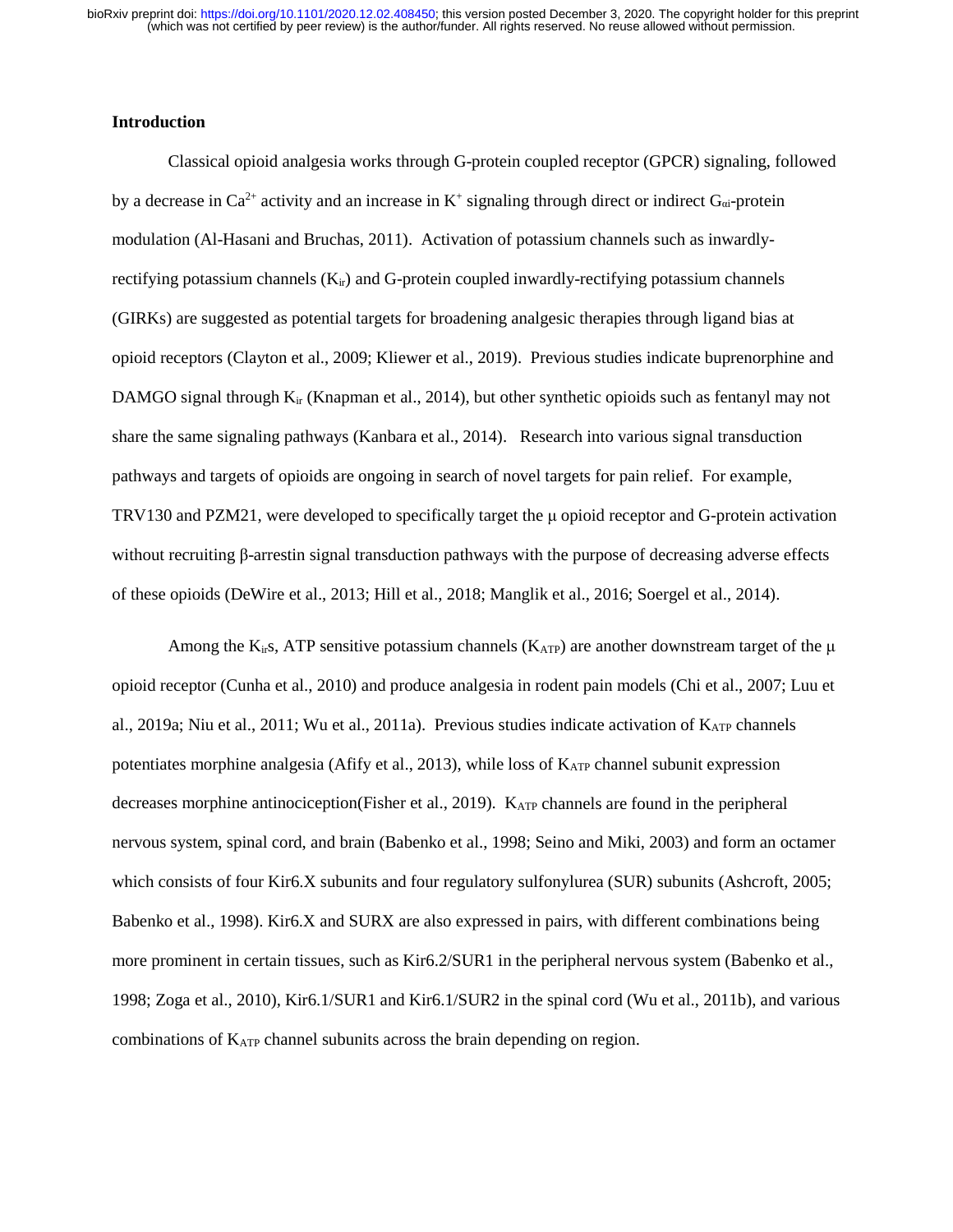The administration of drugs of abuse, including opioids, increase locomotor activity in rodents, which is thought to be related to drug seeking behaviors. Behavioral studies indicate that modulation of  $K_{ATP}$ channel activity affects these behaviors in rodents. Iptakalim, a  $K_{ATP}$  channel opener, was found to attenuate nicotine-induced dopamine and glutamate release in the nucleus accumbens of rats (Liu et al., 2006; Volf et al., 2012), and systemic administration of the  $K_{ATP}$  channel agonists iptakalim, cromakalim, and pinacidil decreases amphetamine induced hyperlocomotion(Rosenzweig-Lipson et al., 1997; Sun et al., 2010). These data suggest activation of  $K_{ATP}$  channels in the central nervous system can also attenuate drug seeking behaviors in addition to nociception. Whether an attenuation of antinociception and a potentiation of hyperlocomotion are found after administration of synthetic and semi-synthetic opioids after loss of  $K_{ATP}$  channel activity is not known at this time.

In this study, opioid-induced behaviors were measured using mechanical and thermal sensitivity and open field testing, to investigate antinociceptive and locomotor effects of buprenorphine, DAMGO, and fentanyl in SUR1-deficient mice, respectively. Attenuation of antinociception after buprenorphine, DAMGO, and fentanyl administration was found in SUR1 knock out (KO) compared to wildtype (WT) mice, but hyperlocomotion was only largely potentiated after morphine or buprenorphine administration. These data suggest several opioids can stimulate K<sub>ATP</sub> channel activation to induce analgesia, but K<sub>ATP</sub> channel activity with regards to drug seeking or other opioid-induced behaviors may be dependent on the opioid ligand used, possibly due to differences in downstream signaling cascades across the nervous system.

## **Materials and Methods**

#### *Experimental models*

All experimental procedures involving animals were approved and performed in accordance with the University of Minnesota Institutional Animal Care and Use Committee. Breeding pairs of SUR1-deficient mice (SUR1 KO) and SUR1 $\frac{fix}{fix}$  (SUR1 flox) mice were obtained from the laboratory of Dr. Joseph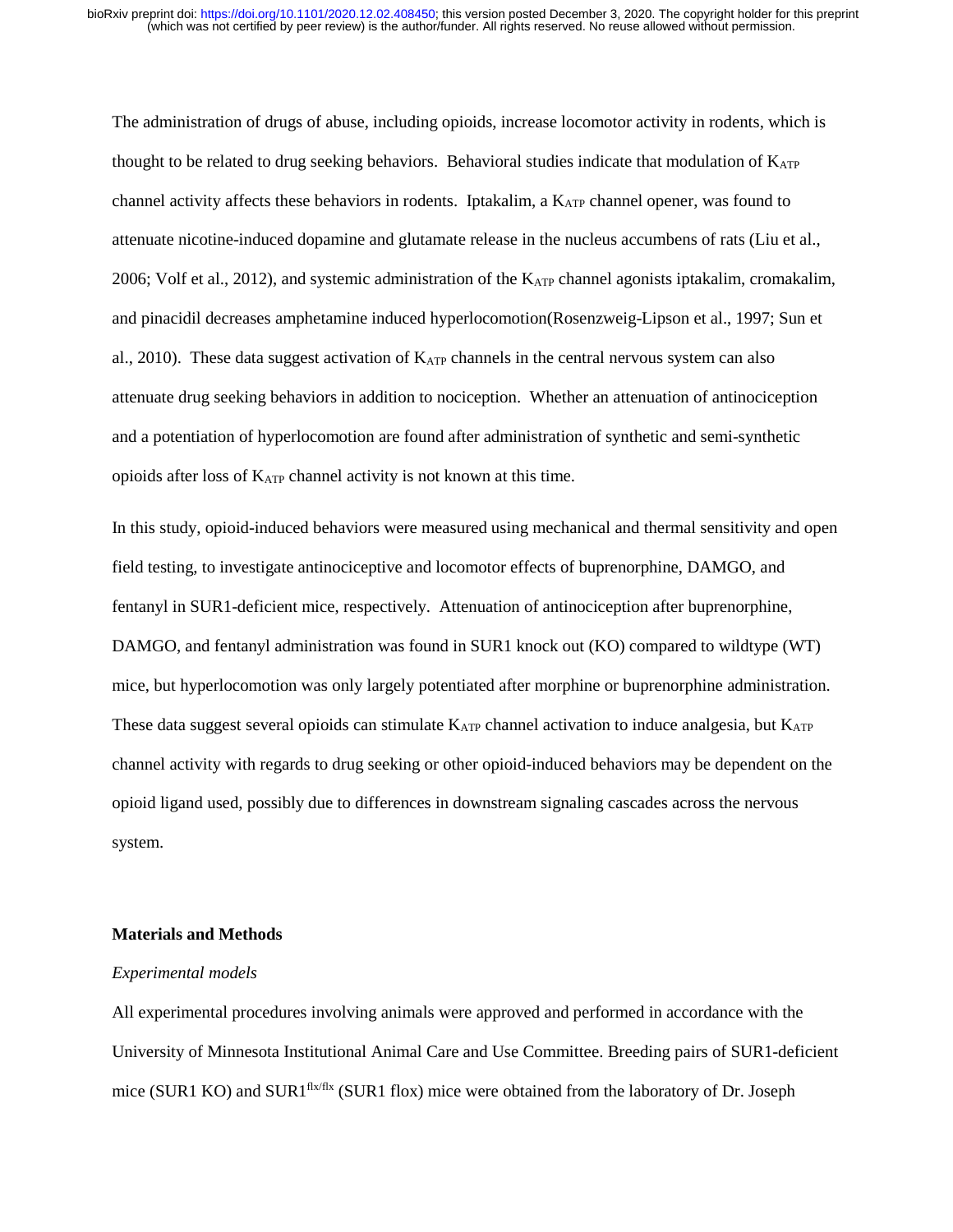Bryan at the Pacific Northwest Research Institute (Seattle, WA, United States) as used in previous studies (Nakamura and Bryan, 2014; Seghers et al., 2000) and kept on a C57Bl6N background. SUR1 WT littermates were used as controls to SUR1 KO mice. Behavioral experiments were performed on adult male and female mice (>5 weeks of age, 20-40 g) and tissue isolation was performed on adult mice (4-8 weeks, 20-40 g). Genotype was verified by PCR as in previous studies (Luu et al., 2019a; Seghers et al., 2000).

#### *Drugs*

Buprenorphine (5.83 mg/kg; PHR172, Sigma Aldrich, St. Louis, MO), DAMGO (10 mg/kg; Bachem, Bubendorf, Switzerland), morphine (5 and 15 mg/kg; Spectrum Chemical, New Brunswick, NJ), and fentanyl (0.25 mg/kg; F2886, Sigma Aldrich) were diluted in saline (vehicle) and administered through 100 μL subcutaneous injections. The drug concentrations used on this study were found in previous studies to elicit significant antinociceptive affects in mice (Cowan et al., 1977; Lutfy et al., 2003; Martucci et al., 2004). Some mice were used in multiple studies. To avoid lingering effects from previous drug injections and tests, a minimum of three days elapsed between each injection and test. Drug and test order were randomized.

# *Mechanical Paw Withdrawal*

Mice were acclimated on several separate occasions in individual acrylic containers on a shared wire mesh floor one week prior to the start of experimentation. Mechanical paw withdrawal thresholds were measured using electronic von Frey testing equipment (Electric von Frey Anesthesiometer, 2390, Almemo® 2450, IITC Life Science, Woodland Hills, CA) (Martinov et al., 2013). Thresholds were measured as the amount of force in grams required to elicit a nocifensive response on the plantar surface of both rear hind paws. Baseline thresholds consisted of 3-5 measurements from each hind paw prior to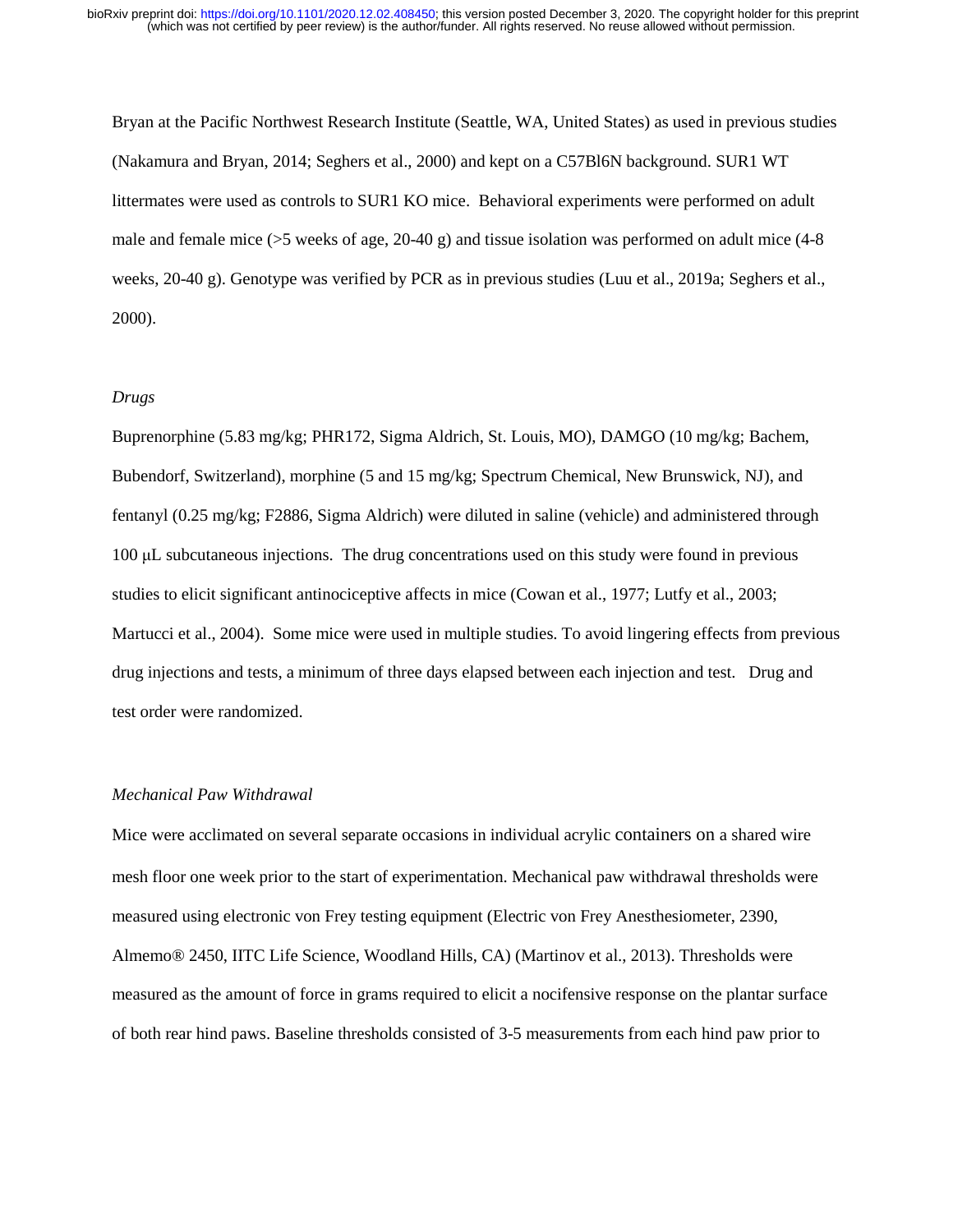drug administration and were averaged. Post-drug administration thresholds from both hind paws were measured at 3, 15, 30, 45, 60, and 120 minutes post-injection.

# *Thermal Paw Withdrawal*

Mice were acclimated on multiple separate occasions to individual acrylic containers on a shared glass floor heated to 30℃ one week prior to the start of each experiment. Thermal paw withdrawal latencies were measured using a modified Hargreaves Method (Plantar Test Analgesia Meter, 400, IITC, Woodland Hills, CA) (Banik and Kabadi, 2013). Latencies were measured as the amount of time in seconds for a heat radiant light beam focused on the plantar surface of each hind paw required to elicit a nocifensive response (Cheah et al., 2017). A time limit of 20 seconds of exposure to the beam was implemented to avoid tissue damage. Mice were restrained using laboratory-made restrainers (Machholz et al., 2012). Baseline latencies consisted of 3 measurements per hind paw prior to drug administration and were averaged. Post-drug administration latencies from both hind paws were measured at 3, 15, 30, 45, 60, and 120 minutes post-injection.

### *Primary Culture of DRG and Spinal Cord Dorsal Horn*

Animals were anaesthetized with 5% isoflurane in oxygen and decapitated prior to tissue isolation. DRG isolation was similar to previous reports but are summarized below (Fisher et al., 2019). DRG were extracted from male SUR1 WT and SUR1 KO mice (4-8 weeks, 20–40 g) and placed on ice in Petri dishes containing 1X Hank's Balanced Salt Solution (HBSS, SH30588.02, GE Healthcare Life Sciences, US). Ganglia were minced using surgical micro scissors and incubated in a papain solution (32 μL papain (27.3 U/mg, no. 3126; Worthington Biochemical, Lakewood, NJ, US and 1 mg l-cysteine, Sigma Aldrich) in 1.5 mL 1X HBSS in a 37°C rocking water bath for 10 minutes. The samples were then centrifuged at 1600 rpm for 2 min (Eppendorf 5415R, 200xg) and the supernatant aspirated before the tissue was incubated in a collagenase solution containing 2 mg/mL collagenase type II (CLS2; Worthington Biochemical) in 5 mL 1X HBSS in a 37°C rocking water bath for 10 minutes. Cells were centrifuged at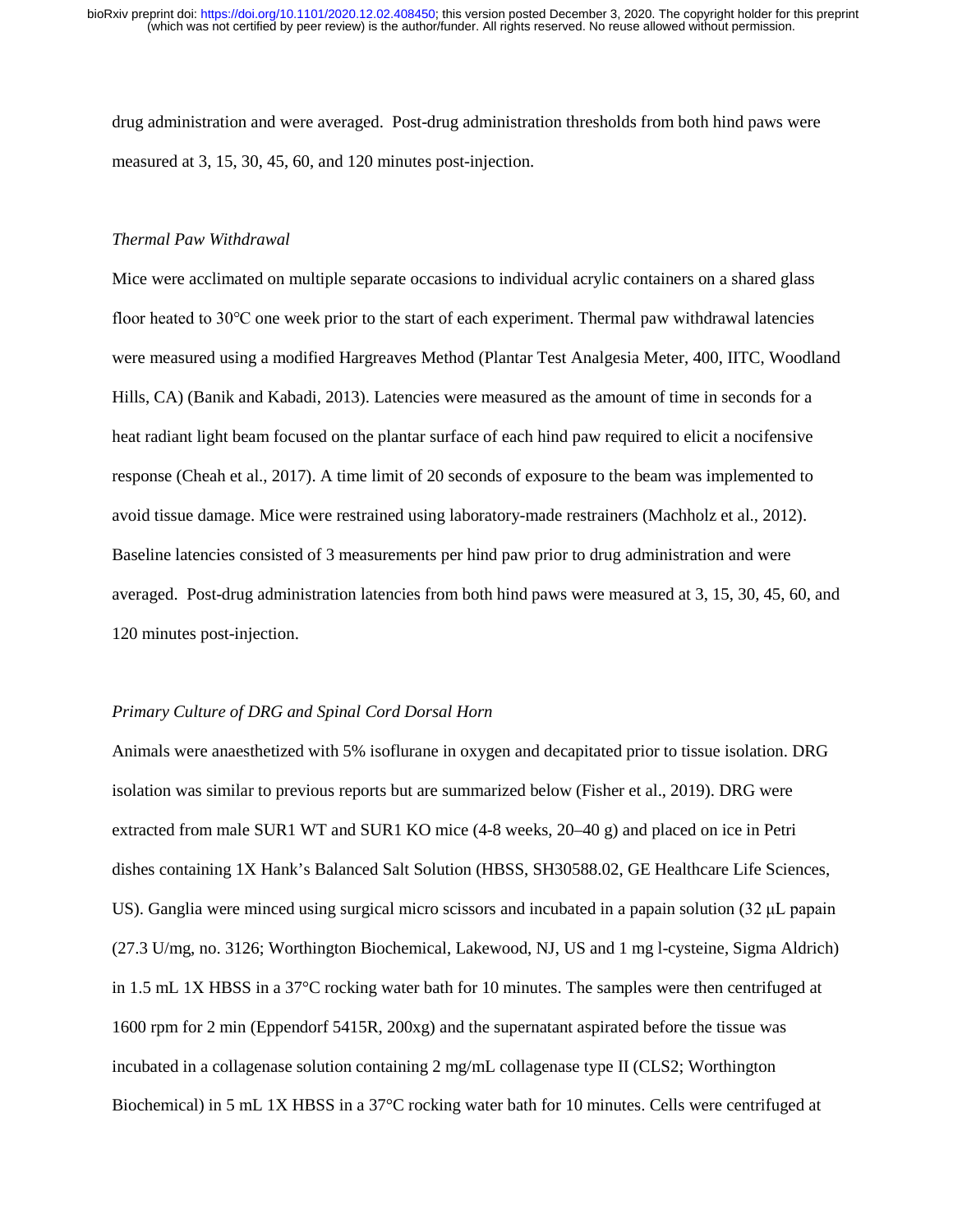1500 rpm for 2 minutes (Beckman Allegra X15R, 524xg), supernatant was removed and tissue was carefully triturated using fire-polished glass pipettes with 2 mL pre-warmed media. The media contained Eagle's Minimum Essential Medium with Earle's salts and L-glutamine (10-010-CV, Corning®, Corning, NY, US), 10% v/v horse serum (26050-088; Gibco, Thermo Fisher Scientific, Waltham, MA, United States), 1% v/v 100X MEM vitamins solution (11120-052; Gibco, Thermo Fisher Scientific, Waltham, MA, United States) and 1% v/v penicillin-streptomycin (15140-122; Gibco, Thermo Fisher Scientific, Waltham, MA, United States). DRG were then centrifuged for 2 min at 1000 rpm (Beckman Allegra X15R, 233xg), supernatant aspirated, and the pellet resuspended in 5 mL pre-warmed media. Isolated DRG were plated in 100 µL aliquots into clear bottom, black-walled 96-well plates coated with 2.5  $\mu$ g/cm<sup>2</sup> poly-D-lysine and incubated in a humidified incubator at 37°C with 5% CO<sub>2</sub> (~1.5x10<sup>5</sup> cells/well).

Dorsal horn cell isolation was modified from a previous report(Cao et al., 2017). The spinal cord was isolated from male SUR1 WT and SUR1 KO mice (4-8 weeks, 20–40 g) and placed on ice in Petri dishes containing 10 mM HEPES (BP310-1, Thermo Fisher Scientific, Waltham, MA, United States) in 1X Hank's Balanced Salt Solution (SH30588.02, GE Healthcare Life Sciences, United States). The dura was removed and the spinal cord was bisected lengthwise. The halves were bisected again and a quarter width of the spinal cord was cut off the lateral most edge and placed in 1X HBSS. The dorsal horn strips were digested in a papain solution (45 μL papain, no. 3126; Worthington Biochemical, Lakewood, NJ, United States in 3 mL 1X HBSS) for 30 minutes at 37  $\degree$ C with 5% CO2, swirling every 5 minutes. The supernatant was removed and tissue was washed twice with 1 mL ice cold HEPES/HBSS solution. The tissue was then washed with 1 mL pre-warmed media consisting of Eagle's Minimum Essential Medium with Earle's salts and L-glutamine (10-010-CV, Corning®, Corning, NY, United States), 10% v/v horse serum (26050-088; Gibco, Thermo Fisher Scientific, Waltham, MA, United States), 1% v/v 100X MEM vitamin solution (11120-052; Gibco, Thermo Fisher Scientific, Waltham, MA, United States), and 1% v/v penicillin-streptomycin (Gibco, Thermo Fisher Scientific, Waltham, MA, United States). The supernatant was then removed and the tissue was triturated with 2 mL pre-warmed media using a fire-polished Pasteur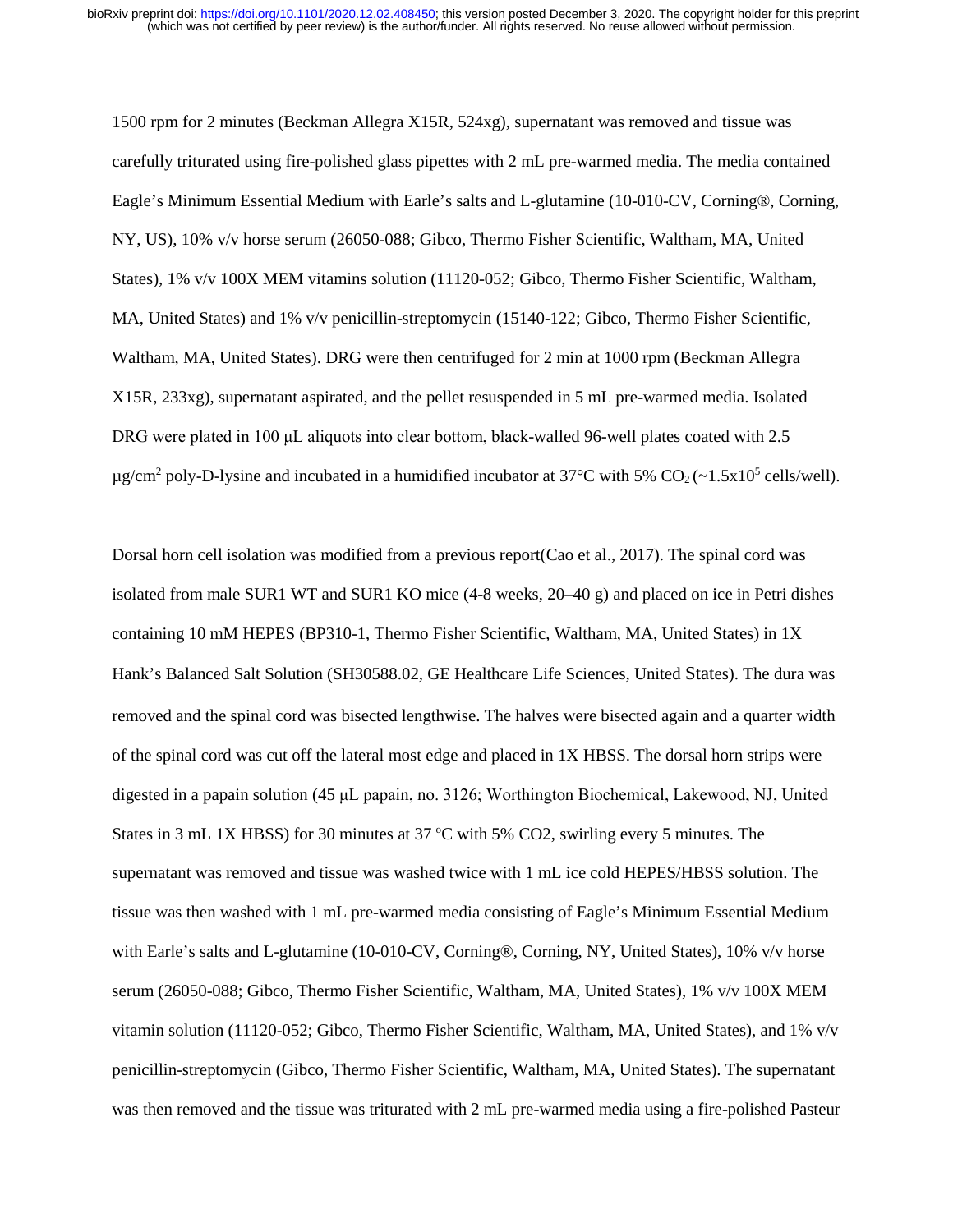pipette and centrifuged  $1000 \times g$  for 5 minutes. The supernatant was removed and the pellet was resuspended in 3 mL pre-warmed media and plated at  $\sim$ 1.2 x 10<sup>5</sup> cells/well.

## *Fluorescence Intensity Plate Readings*

Fluorescence intensity plate reading (FLIPR) assays were performed on cultured DRG and sensory neuron cells 24 hours post isolation. Potassium flux of cells was measured using FLIPR Potassium Assay Kit (Molecular Devices, LLC, San Jose, CA) according to manufacturer instructions (Shieh et al., 2007). Cell culture media was replaced with a 1:1 mixture of 1X HBSS (SH30588.02, GE Healthcare Life Sciences, United States) with 20 mM HEPES (BP310-1, Thermo Fisher Scientific, Waltham, MA, United States) and FLIPR Loading Dye with 5 mM probenecid. Cells were incubated for 1 hour at room temperature in the dark before opioids were added (10 μL, in saline vehicle) and incubated for an additional 10 minutes. A nine-point dose response curve  $(10<sup>4</sup> M$  to  $10<sup>-12</sup>$  in saline) was collected in addition to saline controls. Fluorescence data was collected after the addition of 60 μL of 10 mM thallium sulfate solution per well. Background fluorescence was measured for 30 seconds in 21 second intervals before addition of opioids and after 10 minute opioid incubation. Fluorescence post-thallium addition was monitored every 21 seconds for 600 seconds total using a BioTek Synergy 2 (BioTek, Winooski, VT, United States) multi-well plate reader equipped with an excitation filter of 485/20 nm and emission filter 528/20 nm. Four technical replicates were performed for buprenorphine, DAMGO, fentanyl, and morphine in SUR1 KO and SUR1 WT mice.

## *Open Field Testing*

Mouse activity was measured after placement in the center of a 40 cm  $\times$  40 cm open field arena with a camcorder situated above enclosure (HDR-CX405; Sony Corp., Tokyo, Japan). Equal light distribution (45-65 lux) in the arena was verified using a digital light reader. After a 15 minute baseline recording, opioids were administered and behavior was recorded for an additional 30 minutes. Recordings were analyzed offline using Ethowatcher® (developed by the Laboratory of Comparative Neurophysiology of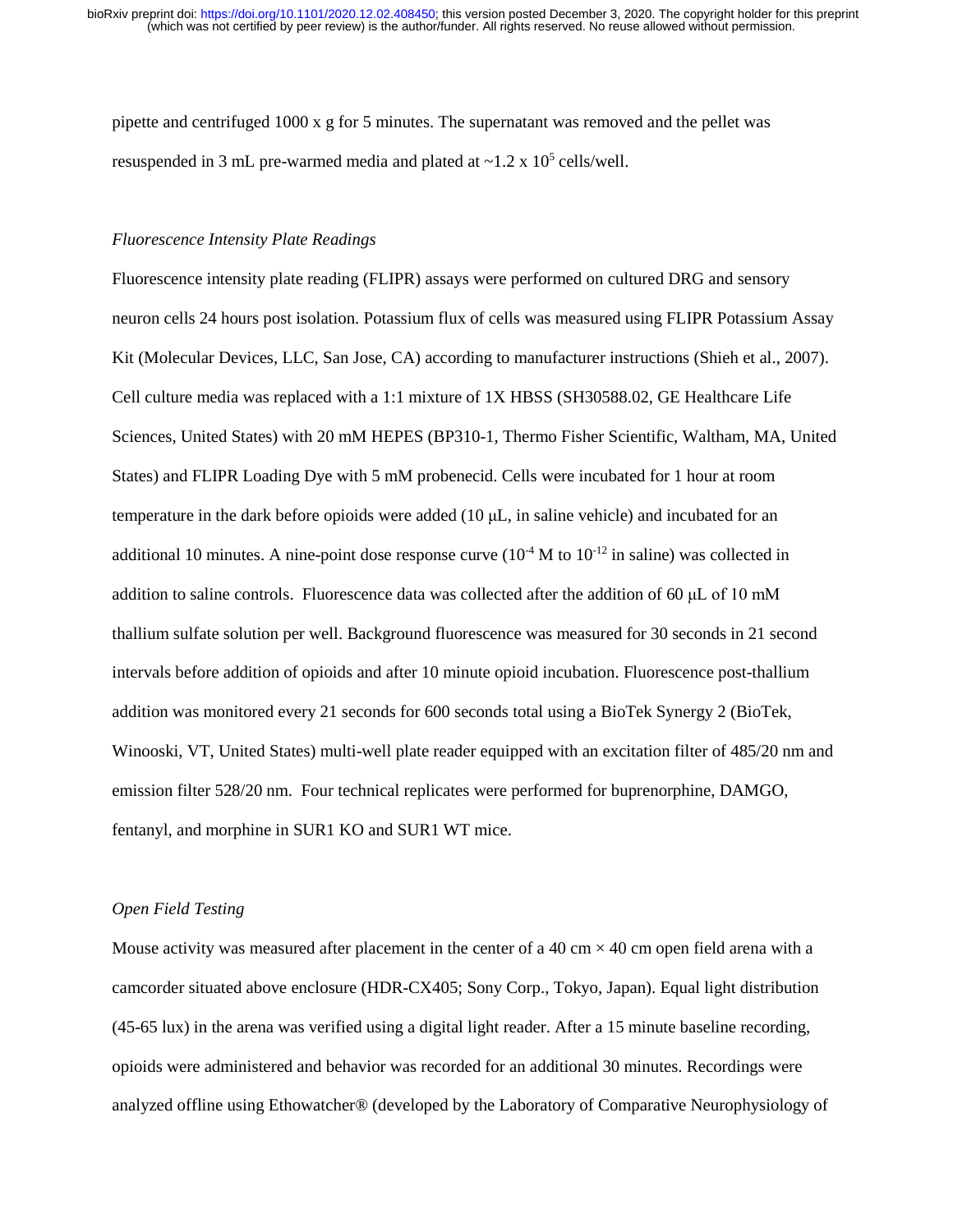the Federal University of Santa Catarina, freely available on www.ethowatcher.ufsc.br, IEB-UFSC (Crispim Junior et al., 2012)) which translates movement of the animal for frame-by-frame analysis. The parameters used for comparison across groups were distance traveled, time spent immobile, velocity, and total change in angular direction (in degrees).

#### *Adeno-Associated Virus Serotype 9 (AAV9)-Mediated SUR1 Knockdown*

AAV9-mediated Cre expression in SUR1 flox mice was achieved by intrathecal injection of either AAV9-hSyn-GFP-Cre or AAV9-hSyn-GFP-ΔCre (10 μL containing ∼1013 vector genomes, University of Minnesota Viral Vector Core, Minneapolis, MN, United States). Verification of mRNA knockdown was achieved using quantitative polymerase chain reaction and histological sections were taken from some animals in order to demonstrate successful delivery of AAV vectors by visualization of green fluorescent protein(Fisher et al., 2019).

#### *Data Analysis*

Mechanical and thermal paw withdrawal data was analyzed for differences between genotypes using onefactor repeated measures ANOVA and two-factor repeated measures ANOVA for genotype and sex differences. In vitro fluorescence data was obtained by summing the fluorescence intensities for each opioid concentration over the 2 minute period following the addition of thallium. A dose response curve was generated and the area under the curve calculated for each technical replicate. Total fluorescence was compared between SUR1 KO and WT mice using the Mann-Whitney U test. The open field testing measurements obtained post opioid administration were separated into five-minute bins with differences between genotype and sex analyzed using repeated measures ANOVA. No significant differences were seen between male and female mice during behavioral tests, so these data were pooled. All data were analyzed using GraphPad Prism 8 (GraphPad Software, Inc., San Diego, CA), p-values < 0.05 were considered significant. Data are presented as wither mean  $\pm$  SEM or as medians with 95% confidence intervals as appropriate.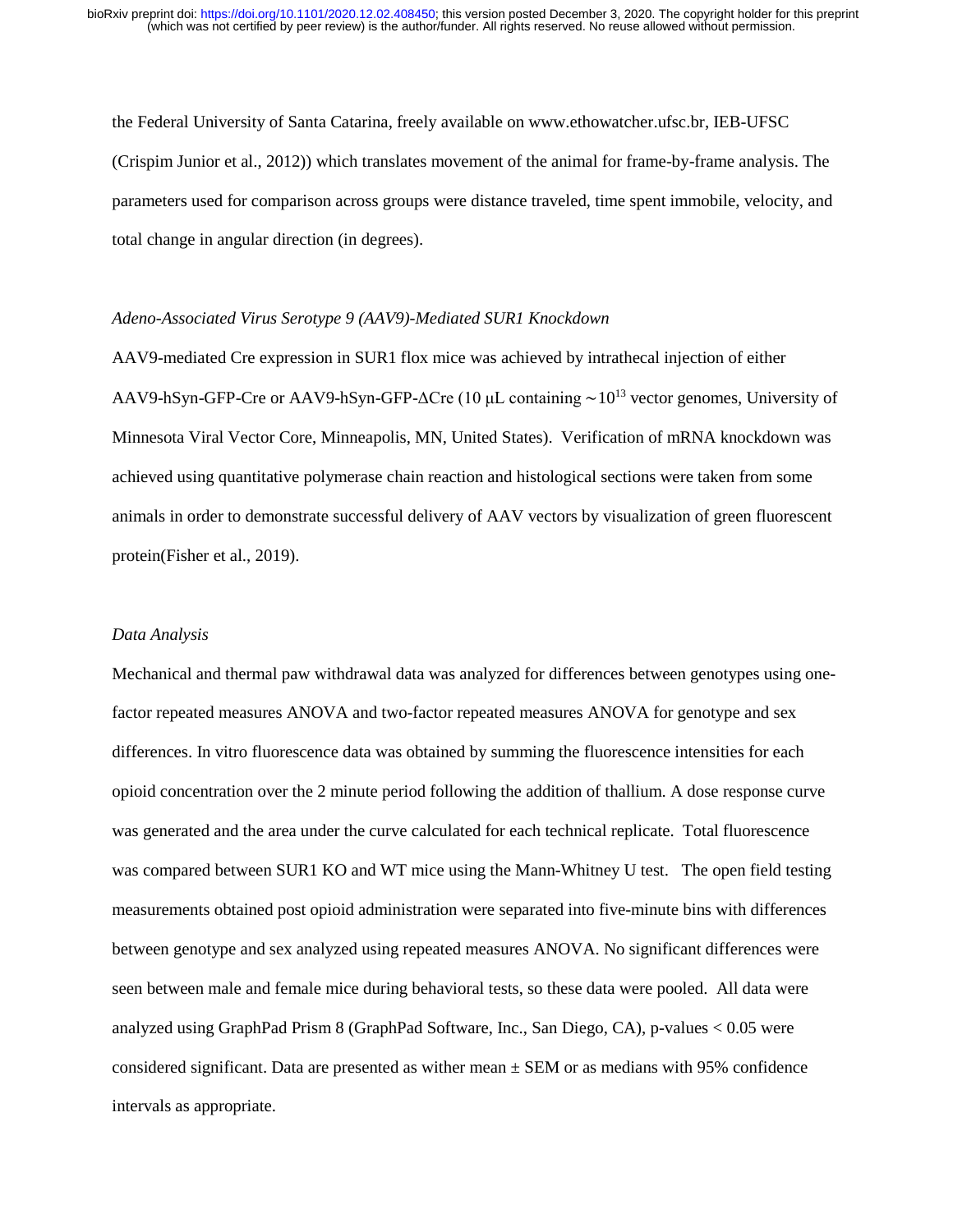## **Results**

*Mice lacking SUR1 subtype KATP channels have altered antinociception after buprenorphine, fentanyl, or DAMGO administration* 

Mice deficient in SUR1-type  $K_{ATP}$  channels display decreased morphine mechanical antinociception (Fisher et al., 2019). To compare the antinociceptive effects of synthetic and semisynthetic opioids including buprenorphine, fentanyl, and DAMGO, mice lacking the SUR1 regulatory subunit of  $K_{ATP}$  channels (SUR1 KO) were subjected to mechanical paw withdrawal threshold testing. Administration of either buprenorphine (Figure 1A), fentanyl (Figure 1B) or DAMGO (Figure 1C) increased mechanical thresholds over the course of 60 or 120 minutes post-drug administration. Calculated area under the curve for mechanical thresholds indicate a significant difference between SUR1 WT and SUR1 KO mice after buprenorphine (unpaired t-test,  $p = 0.0002$ ), fentanyl (unpaired t-test,  $p =$ 0.0018), and DAMGO (unpaired t-test,  $p = 0.0109$ ) over the entire time course post-injection (Figure 1D). While mechanical nociception was attenuated with morphine administration, thermal nociception was not as significantly affected in SUR1-type K<sub>ATP</sub> deficient mice (Fisher et al., 2019). A similar decrease in thermal withdrawal latency was also seen after buprenorphine administration (Figure 1E), but not after fentanyl or DAMGO injection (Figure 1F-H). Calculated area under the curve also indicated a significant decrease in TPW latencies after buprenorphine administration (Figure 1H, unpaired t-test,  $p = 0.0210$ ) but not after fentanyl or DAMGO administration. The loss of  $K_{ATP}$  channel activity in the nervous system attenuates antinociception in synthetic and semi-synthetic opioids, similar to morphine.

*Potassium flux is decreased in DRG and spinal cord dorsal horn cells from SUR1 KO mice after acute buprenorphine or fentanyl exposure*

A global loss of SUR1-subtype  $K_{ATP}$  channels potentiates mechanical hypersensitivity in mice and attenuates morphine antinociception (Luu et al., 2019a). KATP channels are expressed in DRG and in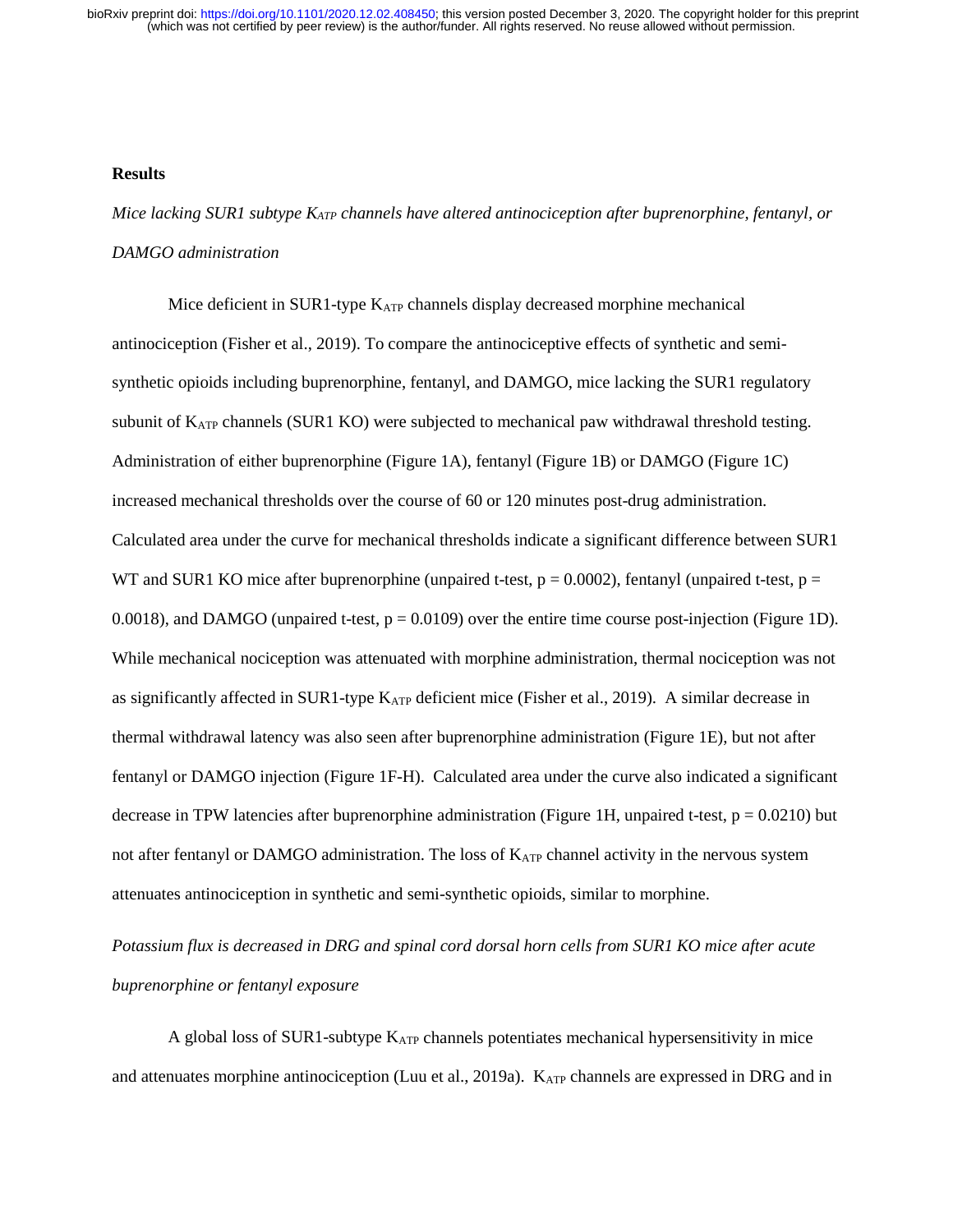spinal cord dorsal horn (Zoga et al., 2010), and are therefore a possible site of analgesic action of opioids. Localized deletion of the same  $K_{ATP}$  channel subtype in the lumbar dorsal horn and DRG also potentiate mechanical hypersensitivity, and decrease potassium flux in DRG after chronic morphine exposure (Fisher et al., 2019). Potassium flux was similarly examined after acute exposure to buprenorphine, fentanyl, and DAMGO in DRG and spinal cord dorsal horn isolations. DRG and spinal dorsal horn were isolated from SUR1 KO and SUR1 WT mice and these cells were exposed to ascending concentrations of either buprenorphine, fentanyl or DAMGO and fluorescence was measured over the course of 2 minutes (Figure 2). Overall, potassium flux decreased in SUR1 KO DRG following acute exposure to buprenorphine, fentanyl, and morphine (Figure 2A, Mann Whitney U,  $p = 0.0286$ ). Potassium flux was also decreased in SUR1 KO spinal dorsal horn after acute buprenorphine and fentanyl administration (Figure 2B, Mann Whitney U,  $p = 0.0286$ ).

# *Hyperlocomotion after acute administration of morphine and buprenorphine is potentiated in mice lacking SUR1 subtype KATP channels*

Systemic administration of morphine or other drugs of abuse can lead to "drug-seeking" behaviors, including hyperlocomotion. In order to examine acute opioid-induced hyperlocomotion, open field tests examining distance traveled, time spent immobile, velocity, and total change in orientation angle were examined (Mirkovic et al., 2012). Locomotor activity has been shown to increase after morphine administration and decrease after morphine is withdrawn, and is sometimes used as a pseudoindicator of drug-seeking activity in rodents(Shen et al., 2010; Zhang and Kong, 2017). The hypothesis that a loss of function of  $K_{ATP}$  channels would change novelty seeking behaviors was tested. After administration of 5 mg/kg morphine, the distance traveled within an open field arena was significantly higher for SUR1 KO compared to SUR1 WT mice (Figure 3A; repeated measures ANOVA, F  $(1, 12)$  = 4.957,  $p = 0.0459$ . The time spent immobile was also significantly decreased for SUR1 KO mice compared to SUR1 WT mice (Figure 3B; repeated measures ANOVA,  $F(1, 12) = 5.240$ ,  $p = 0.0410$ ). Animal velocity was not significantly different between the treatment groups (Figure 3C), but the change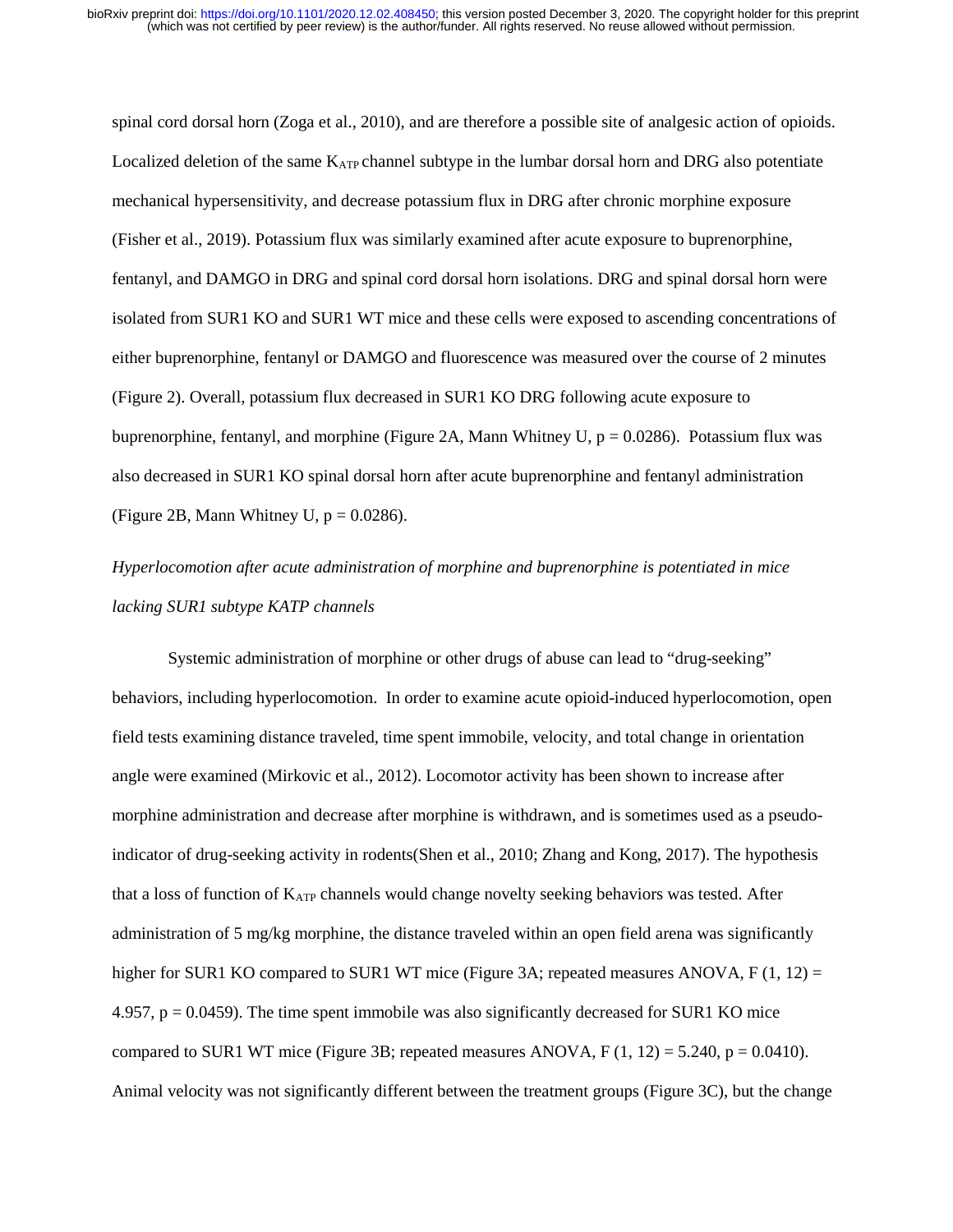in angular orientation was significantly increased in SUR1 KO compared to SUR1 WT mice (Figure 3D, repeated measures ANOVA,  $F(1, 12) = 10.16$ ,  $p = 0.0078$ ). A dose of 15 mg/kg morphine resulted in similar findings including a significant increase in distance traveled (Figure 3E, repeated measures ANOVA,  $F(1, 28) = 7.752$ ,  $p = 0.0095$ ) and a significant decrease in time spent immobile (Figure 3F, repeated measures ANOVA,  $F(1, 28) = 13.11$ ,  $p = 0.0012$ ) in SUR1 KO compared to SUR1 WT mice. The speed and change in angular orientation were not significantly different across genotypes (Figure 3G-H). Spatially restricted loss of SUR1-subytpe KATP channels by intrathecal injection of AAV9-hSyn-Cre in SUR1 flox mice did not significantly change locomotion compared to control animals, indicating ascending projections do not substantially contribute to hyperlocomotion after morphine administration (Supplemental Figure 1).

In the current study and previous study, SUR1 KO mice have a loss of mechanical and thermal antinociception after acute morphine and buprenorphine administration, and hyperlocomotion was attenuated in SUR1 KO animals after morphine administration. Therefore, the ability of buprenorphine to attenuate hyperlocomotion was tested. The distance traveled after buprenorphine administration was significantly higher in SUR1 KO mice compared to SUR1 WT mice (Figure 4A; repeated measures ANOVA, interaction: F  $(6, 192) = 3.331$ , p = 0.0038). Conversely, time spent immobile was also significantly decreased in SUR1 KO mice compared to SUR1 WT mice (Figure 4B; repeated measures ANOVA, interaction: F  $(6, 192) = 2.387$ ,  $p = 0.0301$ ). Both animal velocity (Figure 4C) and change in angular orientation (Figure 4D) of SUR1 KO mice were significantly higher compared to SUR1 WT mice (Figure 4C; repeated measures ANOVA,  $F(6, 192) = 5.194$ ,  $p \le 0.0001$ , Figure 4D; repeated measures ANOVA, F  $(6, 192) = 3.130$ , p = 0.006).

Hyperlocomotion after administration of fentanyl was not significantly different between SUR1 KO and SUR1 WT animals (Figures 4E-H). After DAMGO treatment, the distance traveled was significantly higher for SUR1 KO mice compared to SUR1 WT mice (Figure 4I, repeated measures ANOVA, F  $(6, 198) = 2.899$ ,  $p = 0.0099$ ). Other measurements including time spent immobile, velocity,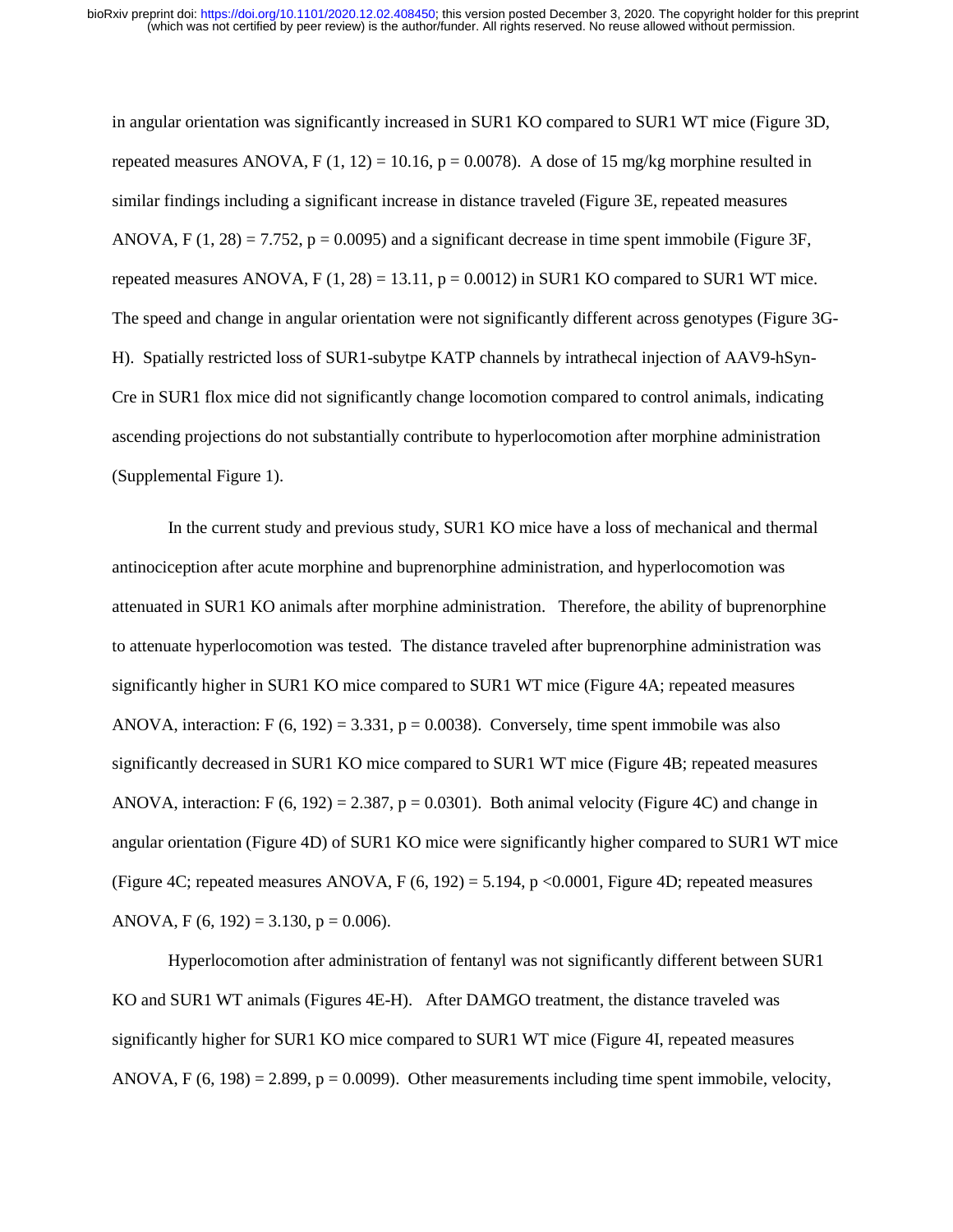and change in angular orientation were not significantly different after DAMGO administration (Figures 4J-L). Overall, these data indicate loss of SUR1 subtype K<sub>ATP</sub> channels affect behavioral changes attributed to opioids, in addition to their analgesic qualities.

# **Discussion**

In a previous study, global knockout of the SUR1 subunit of the  $K_{ATP}$  channel attenuated mechanical antinociception after morphine administration (Fisher et al., 2019). Data presented here investigated if buprenorphine, fentanyl, and the μ opioid receptor (MOR) specific agonist, DAMGO, would also produce similar effects to morphine. Two stimulus-evoked tests were used in this study to measure opioid-induced antinociception, namely the modified Hargreaves method for thermal sensitivity and von Frey method for mechanical sensitivity. This data is in agreement with previous studies finding the potentiation of morphine analgesia with concurrent use of  $K_{ATP}$  channel agonists(Afify et al., 2013; Du et al., 2011). Data presented here also demonstrate SUR1-deficiency did attenuate the antinociceptive measures of buprenorphine, DAMGO, and fentanyl with regards to mechanical sensitivity. However, thermal sensitivity did not seem to be affected to the same magnitude, concurrent with previous studies using morphine (Fisher et al., 2019). SUR1-defiency also prolonged the increase in locomotor activity after morphine and buprenorphine administration, indicating the global loss of  $SUR1$ -subtype  $K_{ATP}$ channel leads to a lack of inhibition of opioid signaling in the brain, leading to prolonged reward-seeking behavior.

Buprenorphine is a semi-synthetic derivative of an opiate alkaloid. The antinociceptive effects of buprenorphine are due to partial activation of MORs with high affinity and low intrinsic activity (Lutfy et al., 2003). Previously, buprenorphine has shown bias against MOR receptor phosphorylation and βarrestin recruitment while super-activating adenylyl cyclase at certain doses (Boas and Villiger, 1985; Sutcliffe et al., 2017; Wang et al., 2015; Wheeler-Aceto and Cowan, 1991). Buprenorphine has a slow off rate, which helps it to displace other μ-agonists such as morphine and methadone, which is useful to treat drug dependence in the clinic. Since morphine and buprenorphine share similar chemical structures, it is not surprising the antinociceptive and hyperlocomotive actions of both drugs were attenuated in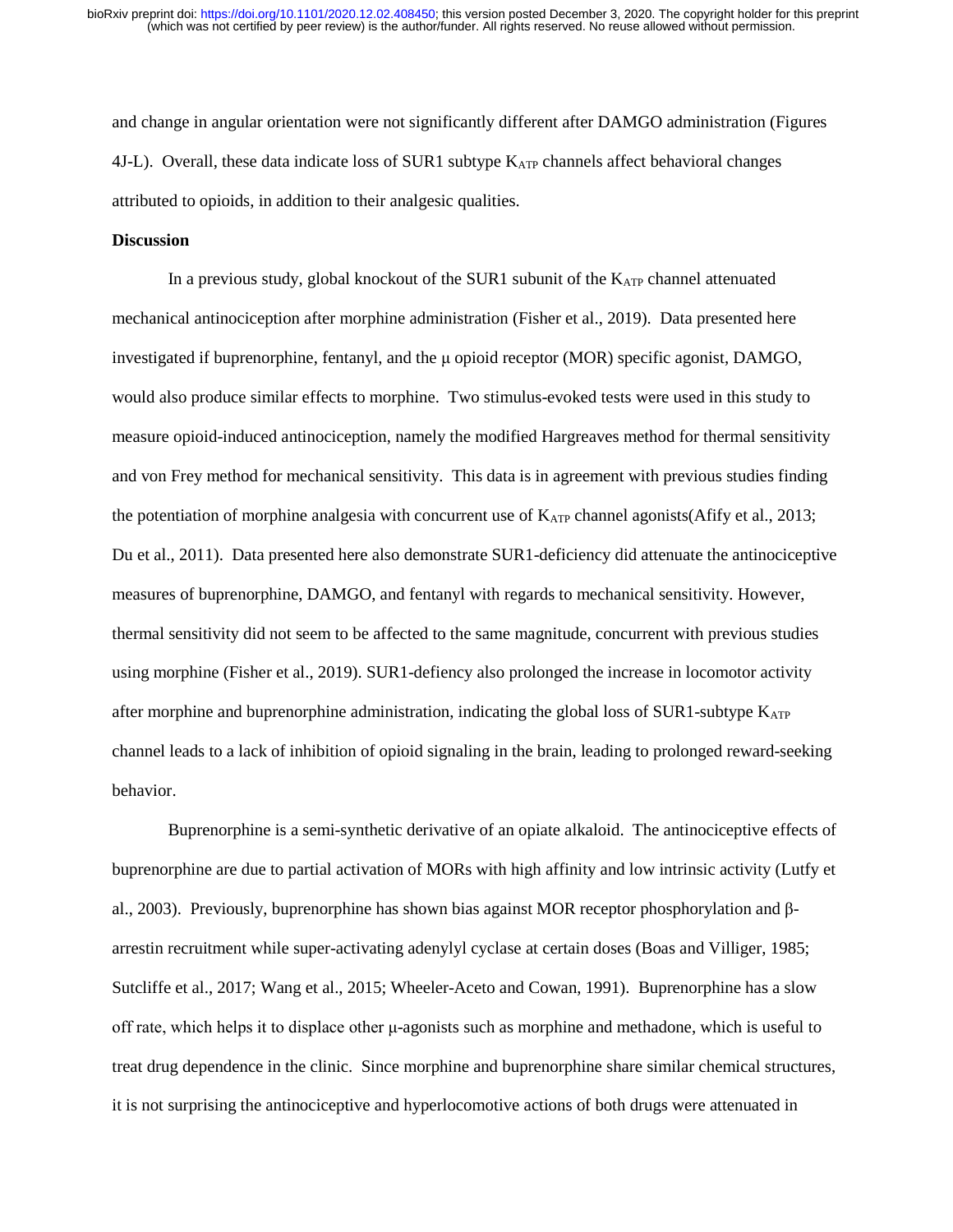SUR1 KO mice compared to WT controls. Although buprenorphine has not been shown to induce  $K_{ATP}$ channel currents *in vitro*, the antinociceptive effects of intracerebral ventricle (icv) buprenorphine and morphine are lost after systemic KATP channel inhibition *in vivo*(Ocaña et al., 1995). It is worth noting a loss of SUR1-subtype KATP channel activity significantly modified both the antinociceptive and locomotor activities of mice after buprenorphine treatment.

The loss of SUR1 subtype  $K_{ATP}$  channels did attenuate antinociception and but did not exacerbate hyperlocomotion after fentanyl or DAMGO administration. Fentanyl is used clinically, particularly during perioperative procedures, as a potent synthetic μ receptor–stimulating opioid. The analgesic and euphoric effects of fentanyl are largely attributed to activation of the MOR, however effects are seen at alternate opioid receptors(Yoshida et al., 1999). Fentanyl's ligand bias at MORs has been extensively characterized, and the overexpression of GPCR kinase and β-arrestin2 after fentanyl administration has been reported to enhance desensitization of u opioid-mediated GIRK potassium flux (Celver et al., 2004; Kovoor et al., 1998). However, it is unknown if fentanyl can indirectly activate or desensitize K<sub>ATP</sub> channels, as seen with GIRK channels. DAMGO is also a synthetic opioid with high MOR specificity and was invented as a biologically stable analog of enkephalin. Currently DAMGO has little clinical use due to severe respiratory depression and sedation. There is almost no information on the effects of DAMGO on the activity of  $K_{ATP}$  channels in neurons, but DAMGO is reported to inhibit  $K_{ATP}$  channels in cardiomyocytes expressing subunits other than SUR1(Piao et al., 2009). These data indicate the inconsistent changes in behavioral effects after systemic administration of different opioids are through different effector mechanisms.

An open field test was used to measure locomotive behavior after opioid exposure as performed in previous studies (Banik and Kabadi, 2013; Deuis et al., 2017; Martinov et al., 2013; Mirkovic et al., 2012; Simon et al., 1994). Loss of Kir6.2 in mice produces hyperlocomotion after NMDA receptor inhibition (Zhou et al., 2012). Conversely, systemic administration of the KATP channel agonists, iptakalim, cromakalim, and pinacidil decreases amphetamine-induced hyperlocomotion(Rosenzweig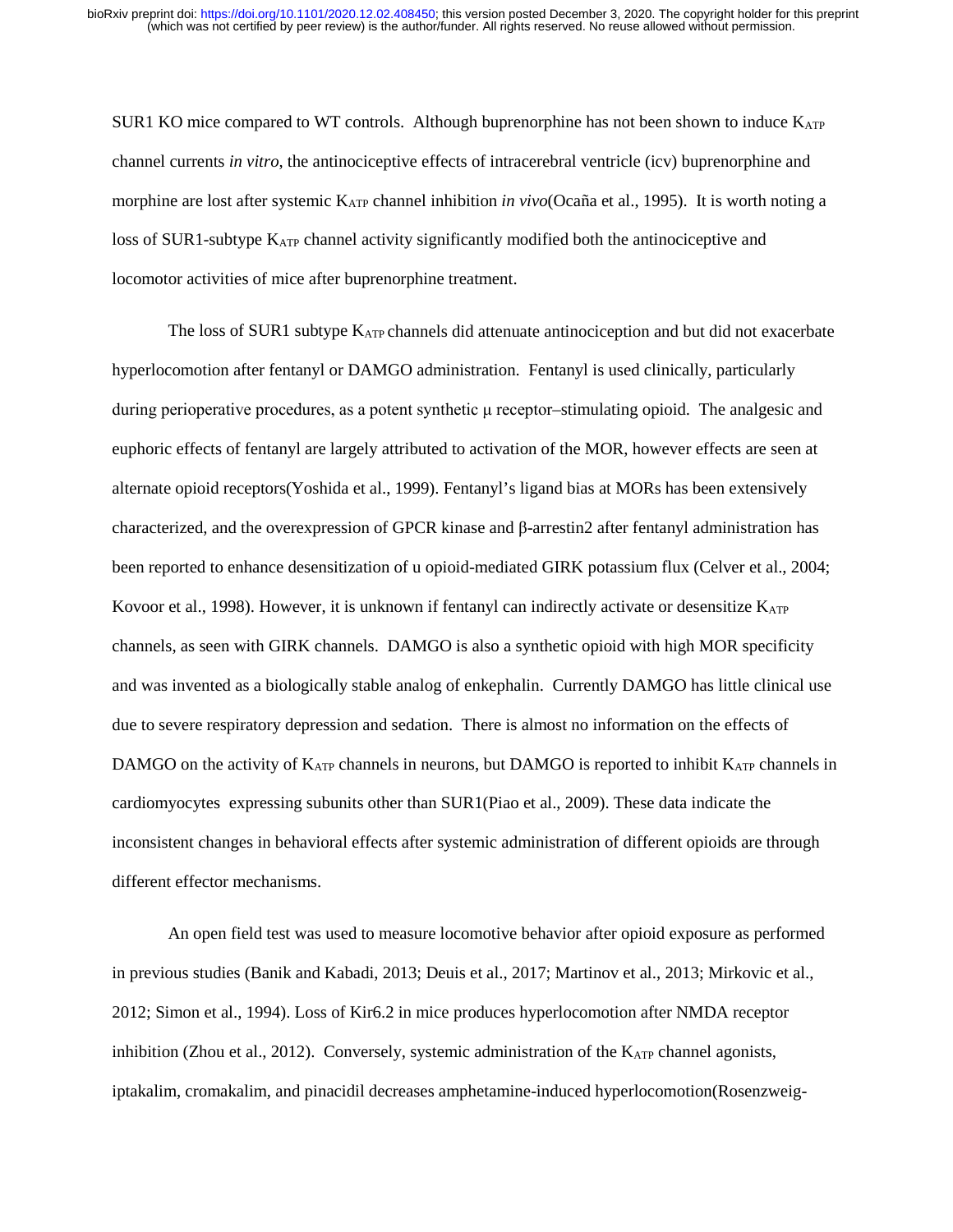Lipson et al., 1997; Sun et al., 2010). Although the circuitry behind these results has not been thoroughly investigated, it is possible drugs of abuse facilitate activation of neuronal circuits by altering  $K_{ATP}$  channel conductance. Alteration of  $K_{ATP}$  channel activity has been shown to lead to enhanced dopamine release and activation of circuits involved in addiction (Dragicevic et al., 2015; López-Gambero et al., 2020) or indirectly through disinhibition of the ventral tegmental area through the ventromedial hypothalamus(Lee et al., 1999; van Zessen et al., 2012). Interestingly, the administration of  $K_{ATP}$  channel agonists either into the intracerebral ventricle (icv) or systemically reduces morphine withdrawal in rodents(Robles et al., 1994; Seth et al., 2010), indicating the loss of  $K_{ATP}$  channel activity may have additional roles in brain circuitry related to drug dependence. Behavioral data presented here after buprenorphine administration would support this hypothesis and previous findings with other drugs of abuse.

Behavioral data presented here in SUR1 global knockout mice after the systemic administration of structurally different opioid agonists were strikingly similar, but with some differences. Mechanically evoked thresholds were significantly attenuated in the SUR1-deficient mice for all opioids tested. This is in line with previous studies which found fentanyl analgesia could be attenuated by intraplantar administration of KATP channel antagonists(Rodrigues et al., 2005) and icv administration of the KATP channel agonist cromakalim could enhance antinociception produced by buprenorphine and morphine (Ocaña et al., 1995). Hyperlocomotion was potentiated in SUR1 KO mice after morphine and buprenorphine administration, but not after systemic delivery fentanyl or DAMGO. These differences indicate KATP channel subunits may be differentially expressed and/or modulated in areas of the nervous system, as antinociception was more affected by different classes of opioids than changes in locomotion. The degree of activation of  $K_{ATP}$  channels subtypes may be agonist and location dependent due to differences in opioid receptor coupling with the different downstream targets and protein-protein interactions(Jeske, 2019), or differences in cellular metabolism in different nervous system areas (e.g. ATP levels). We are confident that the contribution of SUR1 deficiency in the spinal cord as it relates to drug seeking behavior appears to be minimal, as intrathecal administration of AAV9-Cre viral vectors to reduce SUR1 expression in flox mice does not appear to affect locomotion significantly, but does impact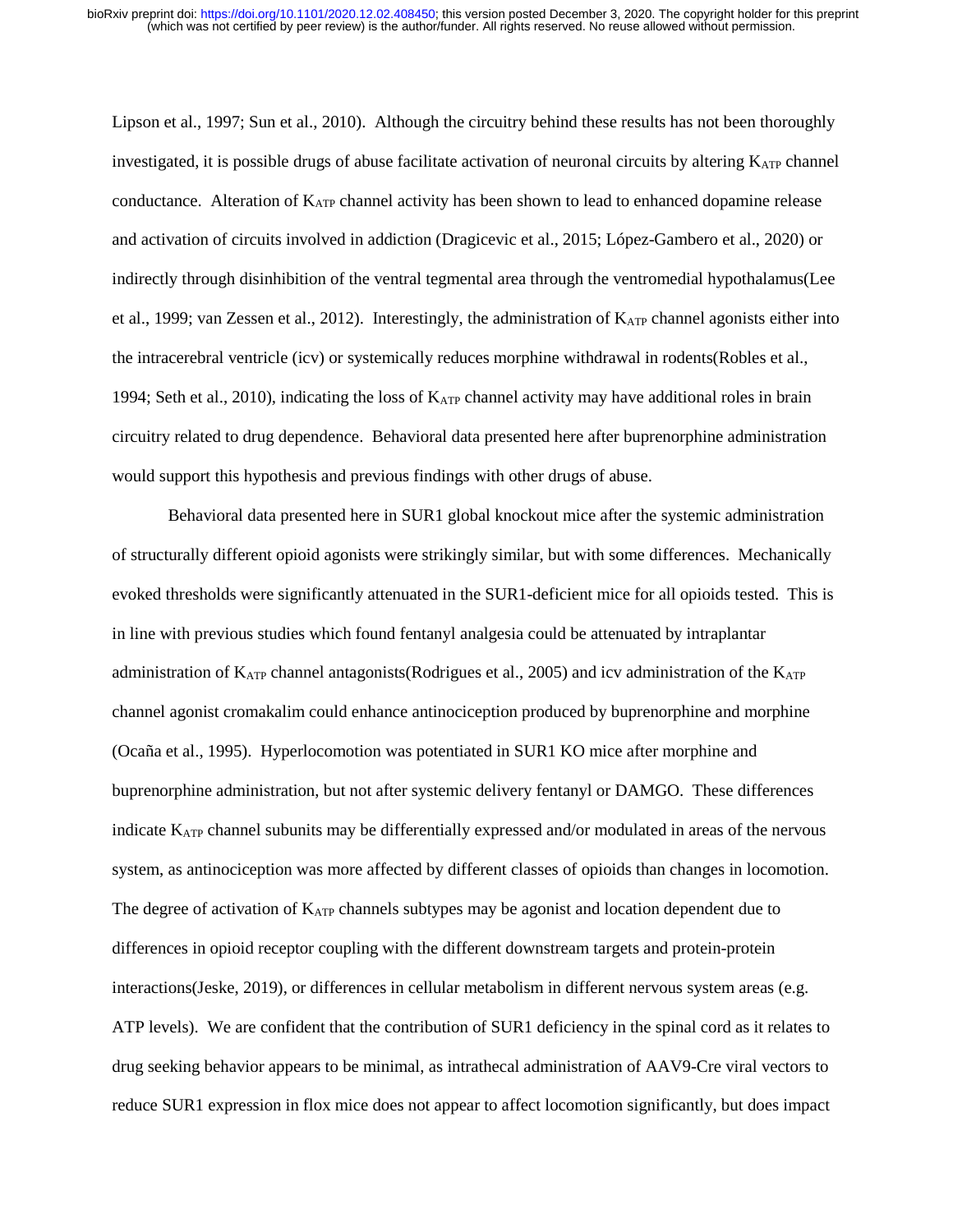morphine antinociception and tolerance(Fisher et al., 2019). Together, these data suggest KATP channel expression in the spinal cord and DRG contribute to antinociception, while KATP channel expression in higher order brain areas must be responsible for agonist-dependent drug-induced hyperlocomotion.

The buprenorphine and fentanyl induced potassium flux seen in the DRG and spinal dorsal horn was significantly attenuated in SUR1 KO mice. This is in contrast to morphine, where changes in potassium flux were only seen in the DRG of SUR1 KO mice. After DAMGO treatment, a significant decrease potassium flux was not found in either DRG or SC dorsal horn cells. This data are largely in agreement with the evoked mechanical and thermal withdrawal behavioral data indicating that a global loss of SUR1 subtype K<sub>ATP</sub> channels may have direct effects on pain signaling, as SUR1 KO mice have slightly elevated mechanical thresholds compared to WT mice(Luu et al., 2019). It is also possible the administration of morphine, buprenorphine, or fentanyl also have indirect actions stimulating descending inhibitory pathways that eventually lead to  $K_{ATP}$  channel activation. Although morphine and buprenorphine are considered a prototypical μ opioid agonists, they also display activity at kappa and delta opioid receptors. Comparing the morphine and buprenorphine results with DAMGO, suggest other non-opioid mechanisms may also play a role in  $K_{ATP}$  channel-induced antinociception. Experiments using K<sub>ATP</sub> channel agonists in cells or animals lacking the MOR could give an indication if these effects are exclusive to activation of one opioid receptor subtype over another, or recruitment of additional receptors.

In conclusion, the results of the present study suggest SUR1-subtype K<sub>ATP</sub> channels are important in mediating the analgesic effects of several classes of opioids, while mediating some effects of drug seeking behaviors. Ongoing studies should focus on identifying the nervous system regions and neural circuits that mediate these effects in the brain and spinal cord, and if other KATP channel subtypes cofacilitate these effects.

# **Contributions**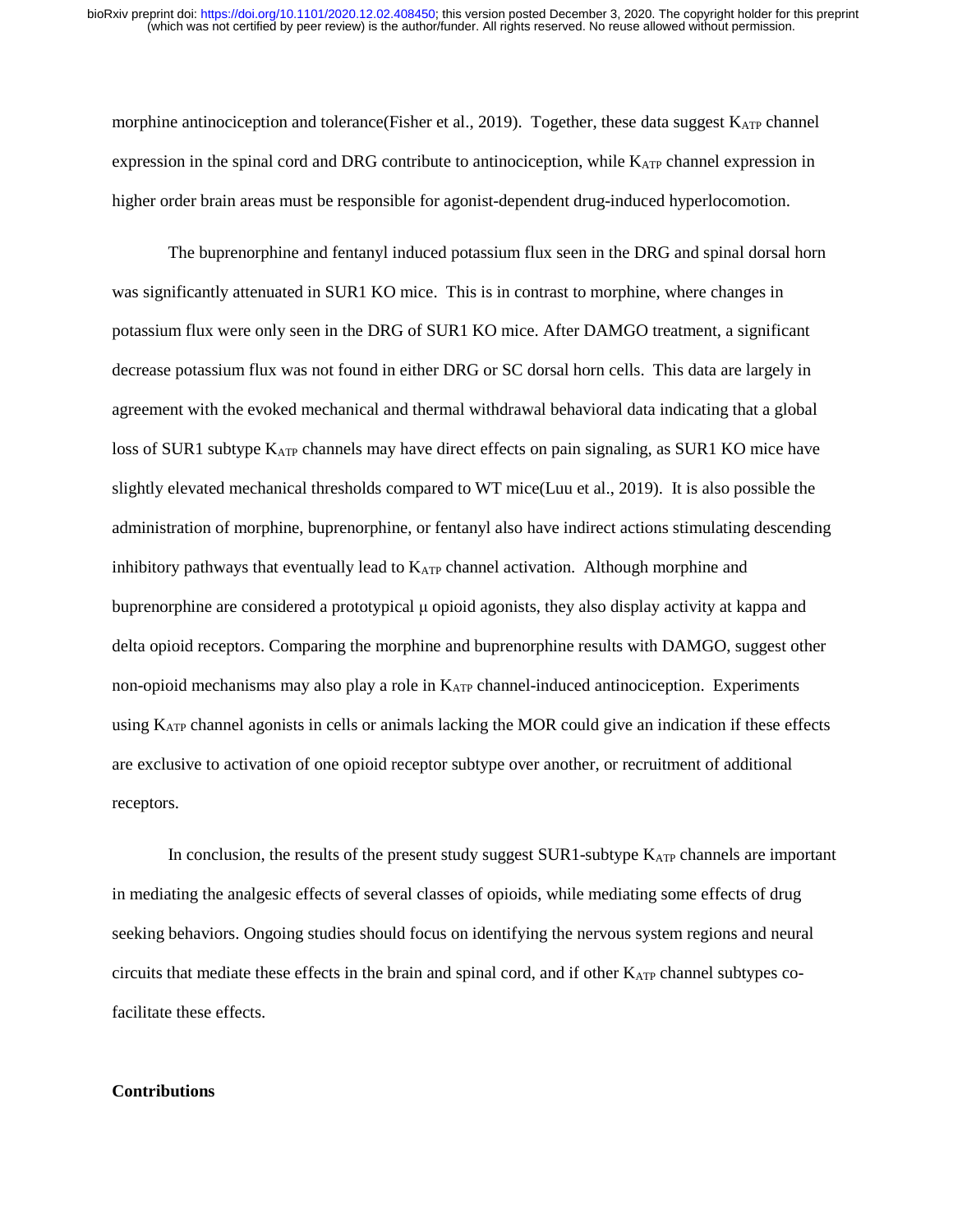Sakamaki, G; Writing - review & editing, Writing - original draft, Formal analysis, Data curation. Johnson K; Writing - review & editing, Methodology, Writing - original draft, Data curation. Mensinger M: Investigation, Data curation. Hmu E: Data curation. Klein AH; Conceptualization, Resources, Funding acquisition, Supervision, Writing - review & editing. All the authors have made a substantial contribution for the conception, design, and drafting the article. All the authors have approved the version to be submitted.

# **Funding**

Funding provided by the NIH to AK (K01 DA042902), the University of Minnesota Integrated Biosciences Graduate Program to GS.

# **Declaration of competing interest**

The authors declared no potential conflicts of interest with respect to the research, authorship, and/or publication of this article.

# **Acknowledgements**

The authors thank Joseph Bryan at the Pacific Northwest Diabetes Institute, Seattle, WA, United States for the SUR1 global knock out mice and SUR1 flox mice. The authors also thank Cole Fisher for her assistance with behavioral experiments.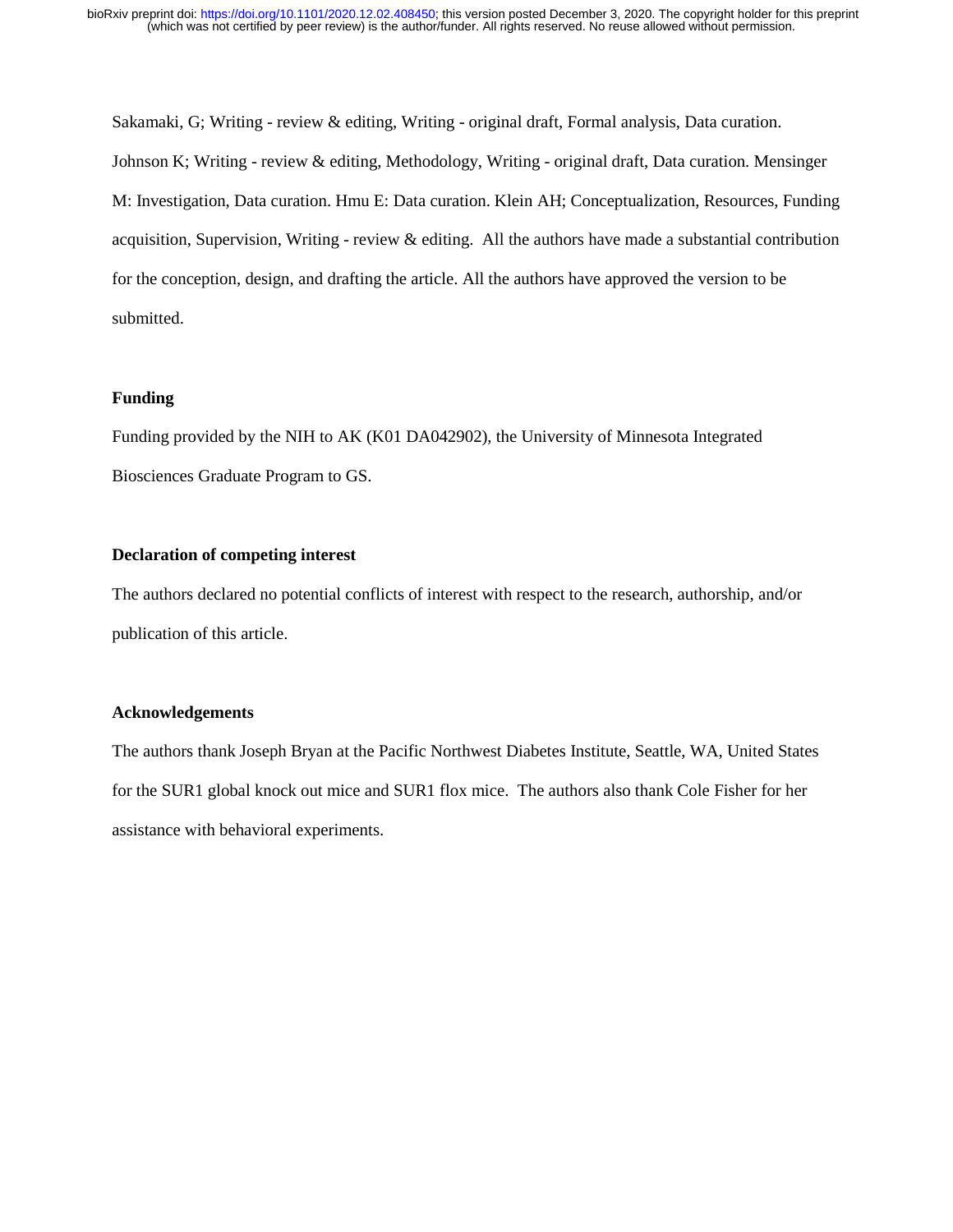#### **References**

- Afify, E. A., Khedr, M. M., Omar, A. G., Nasser, S. A., 2013. The involvement of K(ATP) channels in morphine-induced antinociception and hepatic oxidative stress in acute and inflammatory pain in rats. Fundam Clin Pharmacol 27, 623-631.
- Al-Hasani, R., Bruchas, M. R., 2011. Molecular mechanisms of opioid receptor-dependent signaling and behavior. Anesthesiology 115, 1363-1381.
- Ashcroft, F. M., 2005. ATP-sensitive potassium channelopathies: focus on insulin secretion. The Journal of clinical investigation 115, 2047-2058.
- Babenko, A. P., Aguilar-Bryan, L., Bryan, J., 1998. A VIEW OF SUR/KIR6.X, KATP CHANNELS. Annual Review of Physiology 60, 667-687.
- Banik, R. K., Kabadi, R. A., 2013. A modified Hargreaves' method for assessing threshold temperatures for heat nociception. J Neurosci Methods 219, 41-51.
- Boas, R. A., Villiger, J. W., 1985. CLINICAL ACTIONS OF FENTANYL AND BUPRENORPHINE: The Significance of Receptor Binding. British Journal of Anaesthesia 57, 192-196.
- Cao, D., Jing, P., Jiang, B., Gao, Y., 2017. Primary Culture of Mouse Neurons from the Spinal Cord Dorsal Horn. *Bio-protocol* 7, e2098.
- Celver, J., Xu, M., Jin, W., Lowe, J., Chavkin, C., 2004. Distinct Domains of the μ-Opioid Receptor Control Uncoupling and Internalization. Molecular Pharmacology 65, 528.
- Chi, X. X., Jiang, X., Nicol, G. D., 2007. ATP-Sensitive Potassium Currents Reduce the PGE(2)-
- Mediated Enhancement of Excitability in Adult Rat Sensory Neurons. Brain research 1145, 28-40.
- Clayton, C. C., Xu, M., Chavkin, C., 2009. Tyrosine phosphorylation of Kir3 following kappa-opioid
- receptor activation of p38 MAPK causes heterologous desensitization. J Biol Chem 284, 31872-31881.
- Cowan, A., Doxey, J. C., Harry, E. J. R., 1977. THE ANIMAL PHARMACOLOGY OF
- BUPRENORPHINE, AN ORIPAVINE ANALGESIC AGENT. British Journal of Pharmacology 60, 547- 554.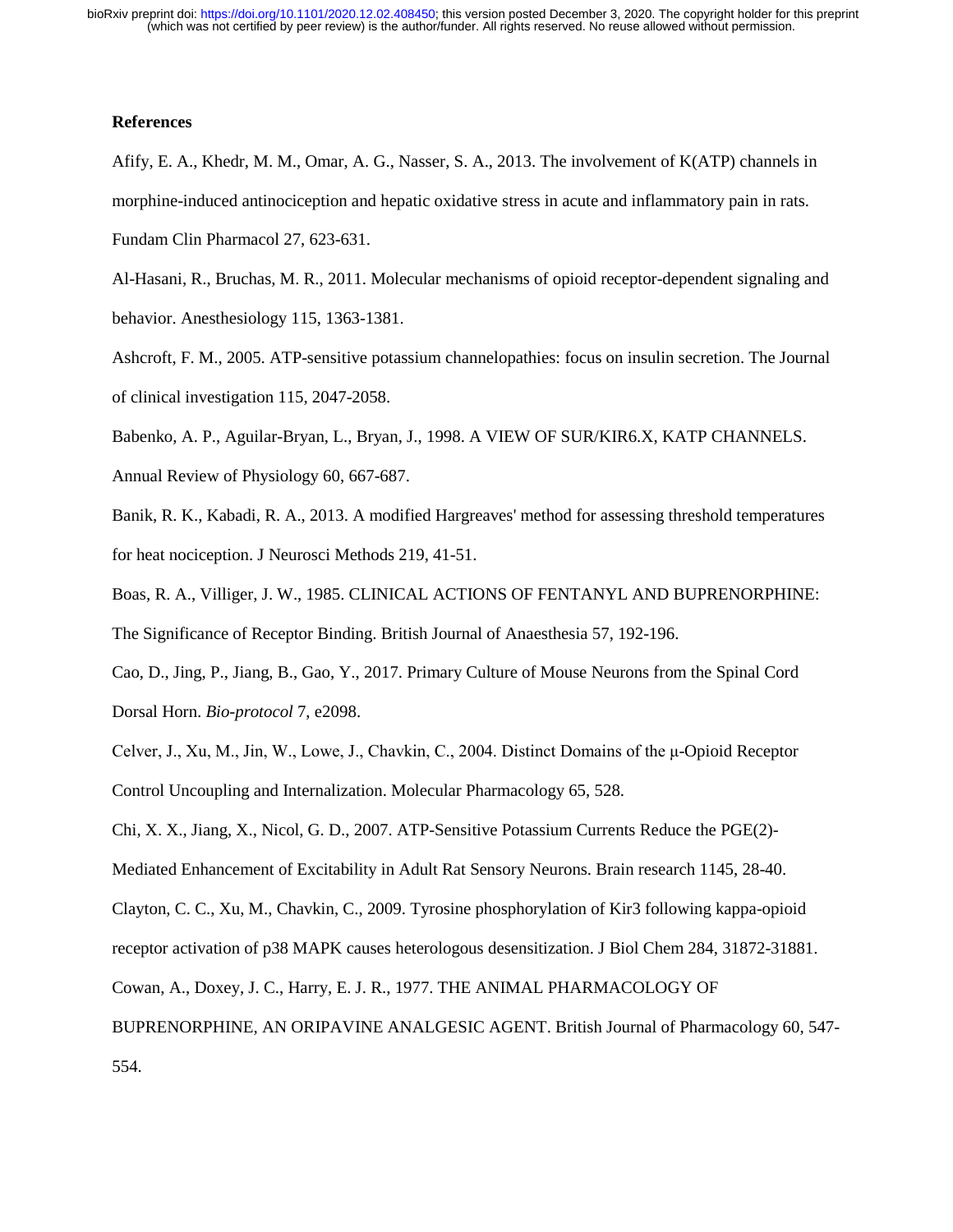Crispim Junior, C. F., Pederiva, C. N., Bose, R. C., Garcia, V. A., Lino-de-Oliveira, C., Marino-Neto, J., 2012. ETHOWATCHER: validation of a tool for behavioral and video-tracking analysis in laboratory animals. Computers in Biology and Medicine 42, 257-264.

Cunha, T. M., Roman-Campos, D., Lotufo, C. M., Duarte, H. L., Souza, G. R., Verri, W. A., Funez, M. I., Dias, Q. M., Schivo, I. R., Domingues, A. C., Sachs, D., Chiavegatto, S., Teixeira, M. M., Hothersall, J. S., Cruz, J. S., Cunha, F. Q., Ferreira, S. H., 2010. Morphine peripheral analgesia depends on activation of the PI3Kgamma/AKT/nNOS/NO/KATP signaling pathway. Proc Natl Acad Sci U S A 107, 4442- 4447.

Deuis, J. R., Dvorakova, L. S., Vetter, I., 2017. Methods Used to Evaluate Pain Behaviors in Rodents. Front Mol Neurosci 10, 284.

DeWire, S. M., Yamashita, D. S., Rominger, D. H., Liu, G., Cowan, C. L., Graczyk, T. M., Chen, X.-T., Pitis, P. M., Gotchev, D., Yuan, C., Koblish, M., Lark, M. W., Violin, J. D., 2013. A G Protein-Biased Ligand at the <em>μ</em>-Opioid Receptor Is Potently Analgesic with Reduced Gastrointestinal and Respiratory Dysfunction Compared with Morphine. Journal of Pharmacology and Experimental Therapeutics 344, 708.

Dragicevic, E., Schiemann, J., Liss, B., 2015. Dopamine midbrain neurons in health and Parkinson's disease: emerging roles of voltage-gated calcium channels and ATP-sensitive potassium channels. Neuroscience 284, 798-814.

Du, X., Wang, C., Zhang, H., 2011. Activation of ATP-sensitive potassium channels antagonize nociceptive behavior and hyperexcitability of DRG neurons from rats. Mol Pain 7, 35.

Fisher, C., Johnson, K., Okerman, T., Jurgenson, T., Nickell, A., Salo, E., Moore, M., Doucette, A.,

Bjork, J., Klein, A. H., 2019. Morphine Efficacy, Tolerance, and Hypersensitivity Are Altered After Modulation of SUR1 Subtype KATP Channel Activity in Mice. Frontiers in Neuroscience 13, 1122.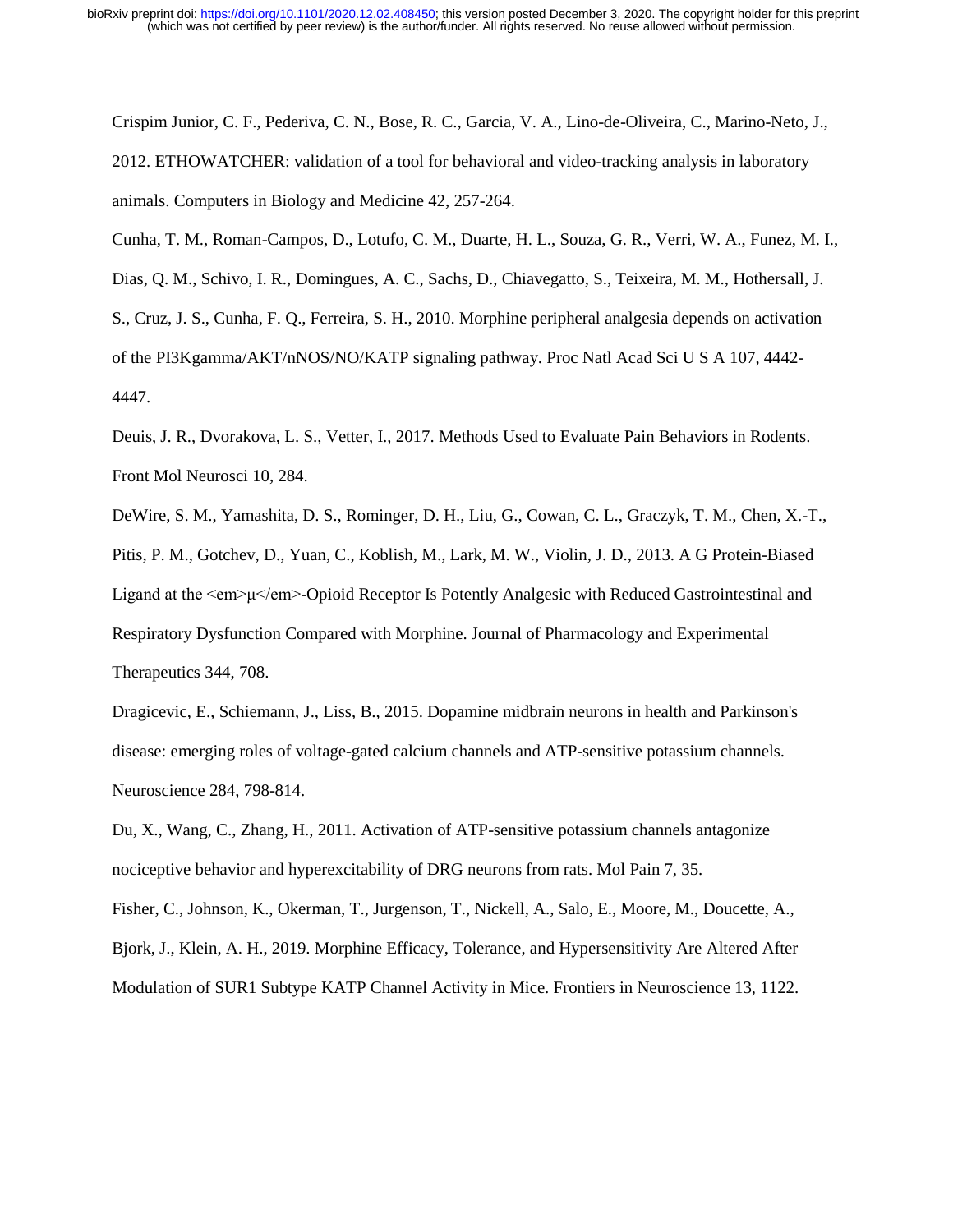Hill, R., Disney, A., Conibear, A., Sutcliffe, K., Dewey, W., Husbands, S., Bailey, C., Kelly, E.,

Henderson, G., 2018. The novel  $\mu$  - opioid receptor agonist PZM21 depresses respiration and induces tolerance to antinociception. British Journal of Pharmacology 0.

Jeske, N. A., 2019. Dynamic Opioid Receptor Regulation in the Periphery. Mol Pharmacol 95, 463-467. Kanbara, T., Nakamura, A., Shibasaki, M., Mori, T., Suzuki, T., Sakaguchi, G., Kanemasa, T., 2014. Morphine and oxycodone, but not fentanyl, exhibit antinociceptive effects mediated by G-protein inwardly rectifying potassium (GIRK) channels in an oxaliplatin-induced neuropathy rat model. Neurosci Lett 580, 119-124.

Kliewer, A., Schmiedel, F., Sianati, S., Bailey, A., Bateman, J. T., Levitt, E. S., Williams, J. T., Christie,

M. J., Schulz, S., 2019. Phosphorylation-deficient G-protein-biased μ-opioid receptors improve analgesia and diminish tolerance but worsen opioid side effects. Nat Commun 10, 367.

Knapman, A., Santiago, M., Connor, M., 2014. Buprenorphine signalling is compromised at the N40D polymorphism of the human μ opioid receptor in vitro. Br J Pharmacol 171, 4273-4288.

Kovoor, A., Celver, J. P., Wu, A., Chavkin, C., 1998. Agonist Induced Homologous Desensitization of μ-Opioid Receptors Mediated by G Protein-Coupled Receptor Kinases Is Dependent on Agonist Efficacy. Molecular Pharmacology 54, 704.

Lee, K., Dixon, A. K., Richardson, P. J., Pinnock, R. D., 1999. Glucose-receptive neurones in the rat ventromedial hypothalamus express KATP channels composed of Kir6.1 and SUR1 subunits. J Physiol 515 ( Pt 2), 439-452.

Liu, Q., Li, Z., Ding, J.-H., Liu, S.-Y., Wu, J., Hu, G., 2006. Iptakalim inhibits nicotine-induced enhancement of extracellular dopamine and glutamate levels in the nucleus accumbens of rats. Brain Research 1085, 138-143.

Lutfy, K., Eitan, S., Bryant, C. D., Yang, Y. C., Saliminejad, N., Walwyn, W., Kieffer, B. L., Takeshima, H., Carroll, F. I., Maidment, N. T., Evans, C. J., 2003. Buprenorphine-Induced Antinociception Is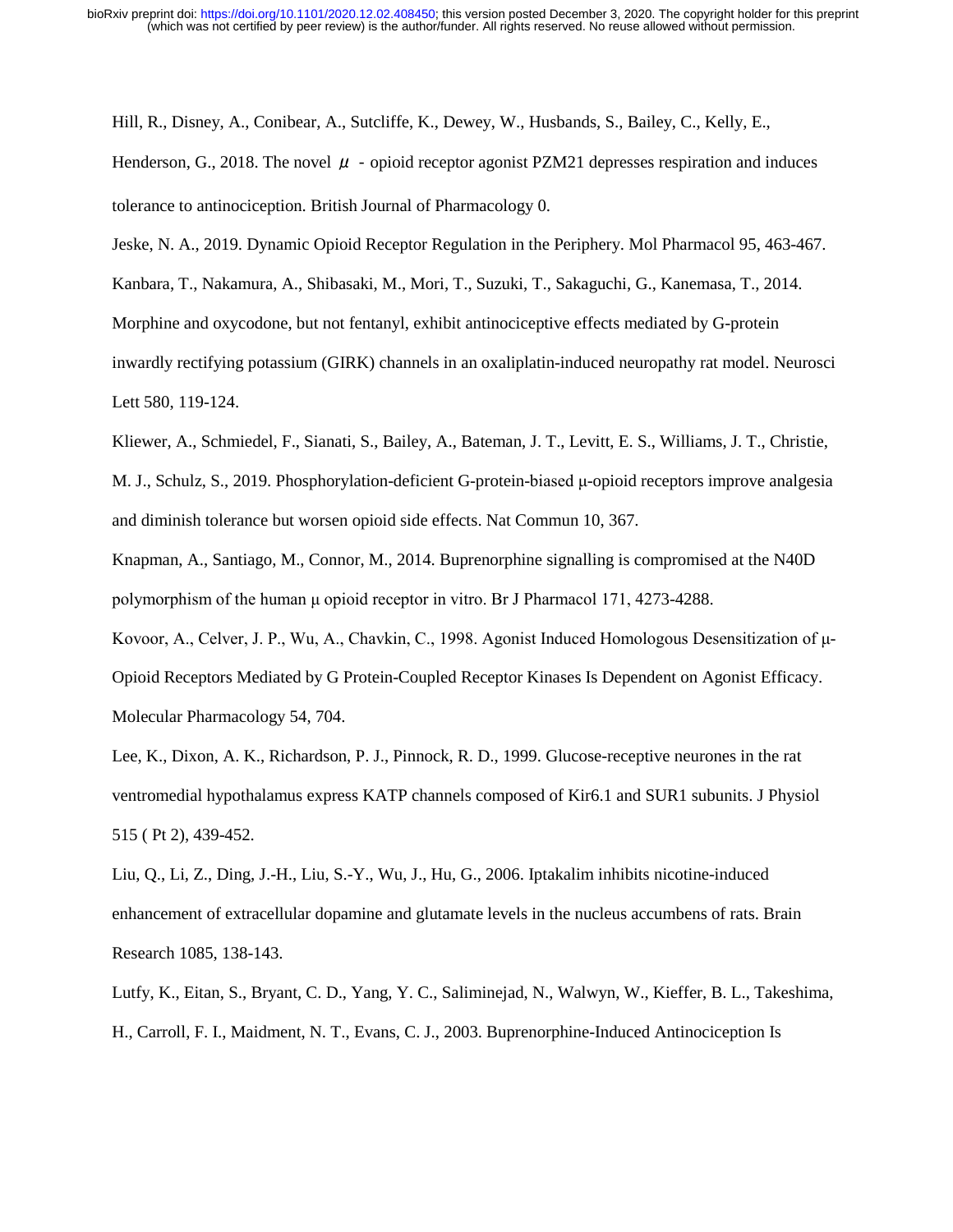Mediated by μ-Opioid Receptors and Compromised by Concomitant Activation of Opioid Receptor-Like Receptors. The Journal of Neuroscience 23, 10331.

Luu, W., Bjork, J., Salo, E., Entenmann, N., Jurgenson, T., Fisher, C., Klein, A. H., 2019b. Modulation of

SUR1 KATP Channel Subunit Activity in the Peripheral Nervous System Reduces Mechanical

Hyperalgesia after Nerve Injury in Mice. International Journal of Molecular Sciences 20.

López-Gambero, A. J., Rodríguez de Fonseca, F., Suárez, J., 2020. Energy sensors in drug addiction: A potential therapeutic target. Addict Biol, e12936.

Manglik, A., Lin, H., Aryal, D. K., McCorvy, J. D., Dengler, D., Corder, G., Levit, A., Kling, R. C.,

Bernat, V., Hübner, H., Huang, X.-P., Sassano, M. F., Giguère, P. M., Löber, S., Duan, D., Scherrer, G.,

Kobilka, B. K., Gmeiner, P., Roth, B. L., Shoichet, B. K., 2016. Structure–based discovery of opioid analgesics with reduced side effects. Nature 537, 185-190.

Martinov, T., Mack, M., Sykes, A., Chatterjea, D., 2013. Measuring changes in tactile sensitivity in the hind paw of mice using an electronic von Frey apparatus. J Vis Exp, e51212.

Martucci, C., Panerai, A. E., Sacerdote, P., 2004. Chronic fentanyl or buprenorphine infusion in the mouse: similar analgesic profile but different effects on immune responses. Pain 110, 385-392.

Mirkovic, K., Palmersheim, J., Lesage, F., Wickman, K., 2012. Behavioral characterization of mice lacking Trek channels. Frontiers in Behavioral Neuroscience 6, 60.

Nakamura, Y., Bryan, J., 2014. Targeting SUR1/Abcc8-type neuroendocrine KATP channels in pancreatic islet cells. PLoS One 9, e91525.

Niu, K., Saloman, J. L., Zhang, Y., Ro, J. Y., 2011. Sex differences in the contribution of ATP-sensitive K(+) channels in trigeminal ganglia under an acute muscle pain condition. Neuroscience 180, 344-352. Ocaña, M., Del Pozo, E., Barrios, M., Baeyens, J. M., 1995. Subgroups among mu-opioid receptor agonists distinguished by ATP-sensitive K+ channel-acting drugs. Br J Pharmacol 114, 1296-1302.

Luu, W., Bjork, J., Salo, E., Entenmann, N., Jurgenson, T., Fisher, C., Klein, A. H., 2019a. Modulation of SUR1 K. Int J Mol Sci 20.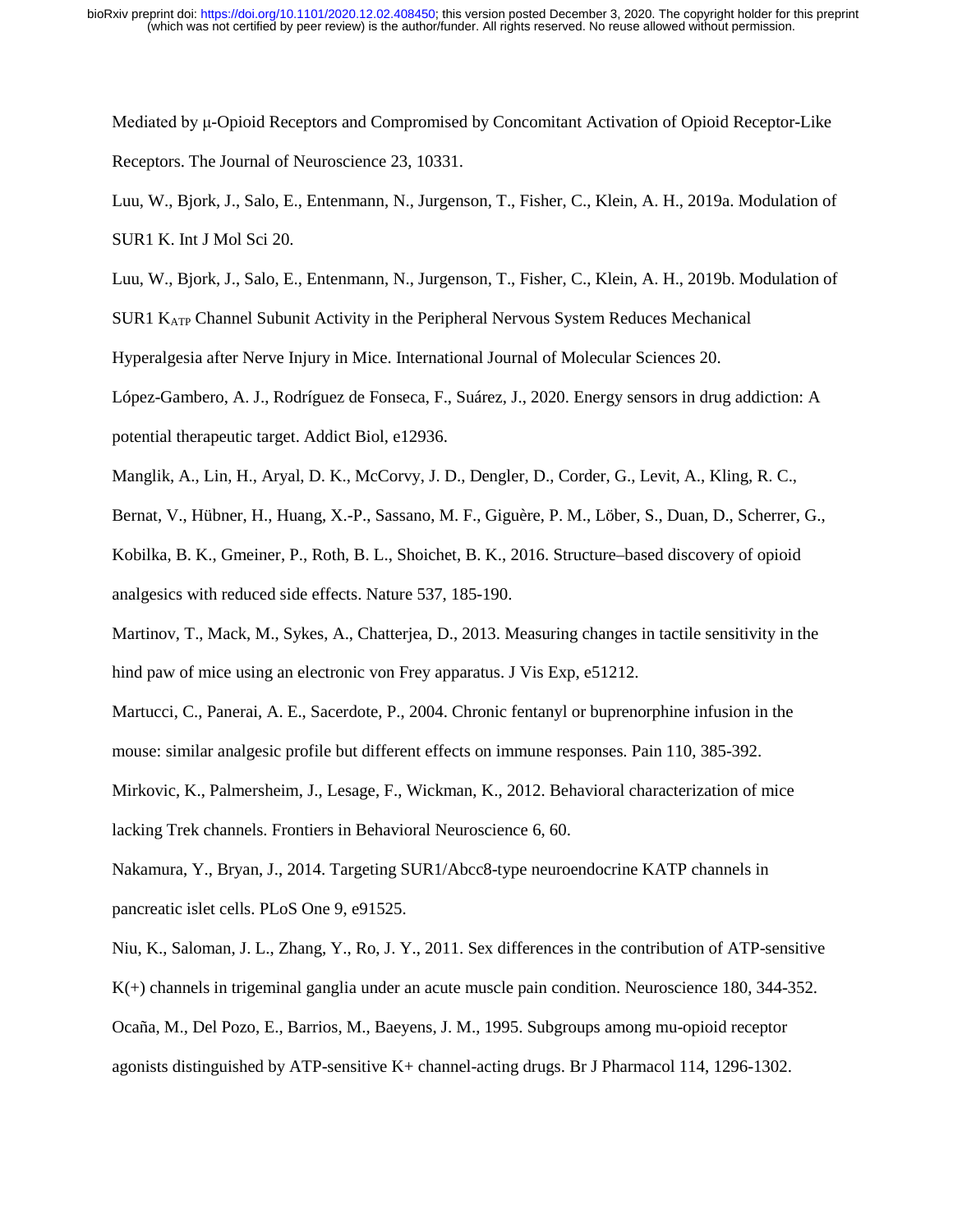Piao, L.-H., Wu, M., Kim, J.-H., 2009. Effects of µ-Opioid Agonist on ATP-sensitive Potassium Channel Activity in Isolated Ventricular Cardiomyocytes. Chonnam Medical Journal 45.

Robles, L. I., Barrios, M., Baeyens, J. M., 1994. ATP-sensitive K+ channel openers inhibit morphine withdrawal. Eur J Pharmacol 251, 113-115.

Rodrigues, A. R. A., Castro, M. S. A., Francischi, J. N., Perez, A. C., Duarte, I. D., 2005. Participation of ATP-sensitive K+ channels in the peripheral antinociceptive effect of fentanyl in rats. Braz J Med Biol Res 38.

Rosenzweig-Lipson, S., Thomas, S., Barrett, J. E., 1997. Attenuation of the locomotor activating effects of D-amphetamine, cocaine, and scopolamine by potassium channel modulators. Prog

Neuropsychopharmacol Biol Psychiatry 21, 853-872.

Seghers, V., Nakazaki, M., DeMayo, F., Aguilar-Bryan, L., Bryan, J., 2000. Sur1 Knockout Mice: A

MODEL FOR KATP CHANNEL-INDEPENDENT REGULATION OF INSULIN SECRETION.

Journal of Biological Chemistry 275, 9270-9277.

Seino, S., Miki, T., 2003. Physiological and pathophysiological roles of ATP-sensitive K+ channels. Progress in Biophysics and Molecular Biology 81, 133-176.

Seth, V., Ahmad, M., Upadhyaya, P., Sharma, M., Moghe, V., 2010. Effect of potassium channel modulators on morphine withdrawal in mice. Subst Abuse 4, 61-66.

Shen, X., Purser, C., Tien, L. T., Chiu, C. T., Paul, I. A., Baker, R., Loh, H. H., Ho, I. K., Ma, T., 2010. mu-Opioid receptor knockout mice are insensitive to methamphetamine-induced behavioral sensitization. J Neurosci Res 88, 2294-2302.

Shieh, C. C., Brune, M. E., Buckner, S. A., Whiteaker, K. L., Molinari, E. J., Milicic, I. A., Fabiyi, A. C., Daza, A., Brioni, J. D., Carroll, W. A., Matsushita, K., Yamada, M., Kurachi, Y., Gopalakrishnan, M., 2007. Characterization of a novel ATP-sensitive K+ channel opener, A-251179, on urinary bladder relaxation and cystometric parameters. Br J Pharmacol 151, 467-475.

Simon, P., Dupuis, R., Costentin, J., 1994. Thigmotaxis as an index of anxiety in mice. Influence of dopaminergic transmissions. Behavioural Brain Research 61, 59-64.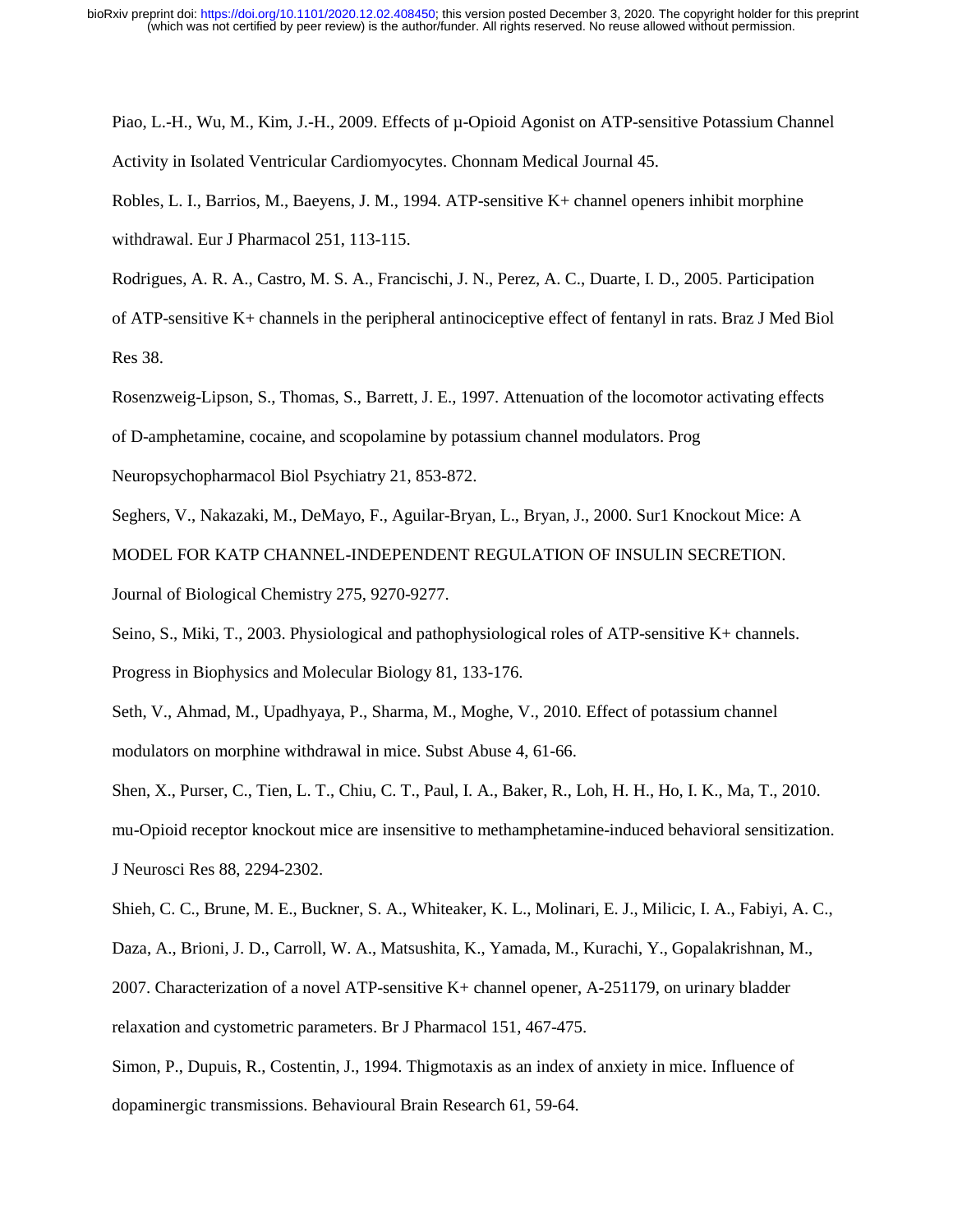Soergel, D. G., Subach, R. A., Burnham, N., Lark, M. W., James, I. E., Sadler, B. M., Skobieranda, F., Violin, J. D., Webster, L. R., 2014. Biased agonism of the μ-opioid receptor by TRV130 increases analgesia and reduces on-target adverse effects versus morphine: A randomized, double-blind, placebocontrolled, crossover study in healthy volunteers. PAIN® 155, 1829-1835.

Sun, T., Zhao, C., Hu, G., Li, M., 2010. Iptakalim: a potential antipsychotic drug with novel mechanisms? Eur J Pharmacol 634, 68-76.

Sutcliffe, K. J., Henderson, G., Kelly, E., Sessions, R. B., 2017. Drug Binding Poses Relate Structure with Efficacy in the μ Opioid Receptor. Journal of Molecular Biology 429, 1840-1851.

van Zessen, R., van der Plasse, G., Adan, R. A., 2012. Contribution of the mesolimbic dopamine system in mediating the effects of leptin and ghrelin on feeding. Proc Nutr Soc 71, 435-445.

Volf, N., Hu, G., Li, M., 2012. Iptakalim Preferentially Decreases Nicotine-induced Hyperlocomotion in Phencyclidine-sensitized Rats: A Potential Dual Action against Nicotine Addiction and Psychosis. Clin Psychopharmacol Neurosci 10, 168-179.

Wang, P.-C., Ho, I.-K., Lee, C. W.-S., 2015. Buprenorphine-elicited alteration of adenylate cyclase activity in human embryonic kidney 293 cells coexpressing κ-, μ-opioid and nociceptin receptors. Journal of Cellular and Molecular Medicine 19, 2587-2596.

Wheeler-Aceto, H., Cowan, A., 1991. Buprenorphine and morphine cause antisiociception by different transduction mechanisms. European Journal of Pharmacology 195, 411-413.

Wu, X.-F., Liu, W.-T., Liu, Y.-P., Huang, Z.-J., Zhang, Y.-K., Song, X.-J., 2011a. Reopening of ATPsensitive potassium channels reduces neuropathic pain and regulates astroglial gap junctions in the rat spinal cord. PAIN 152, 2605-2615.

Wu, X. F., Liu, W. T., Liu, Y. P., Huang, Z. J., Zhang, Y. K., Song, X. J., 2011b. Reopening of ATPsensitive potassium channels reduces neuropathic pain and regulates astroglial gap junctions in the rat spinal cord. Pain 152, 2605-2615.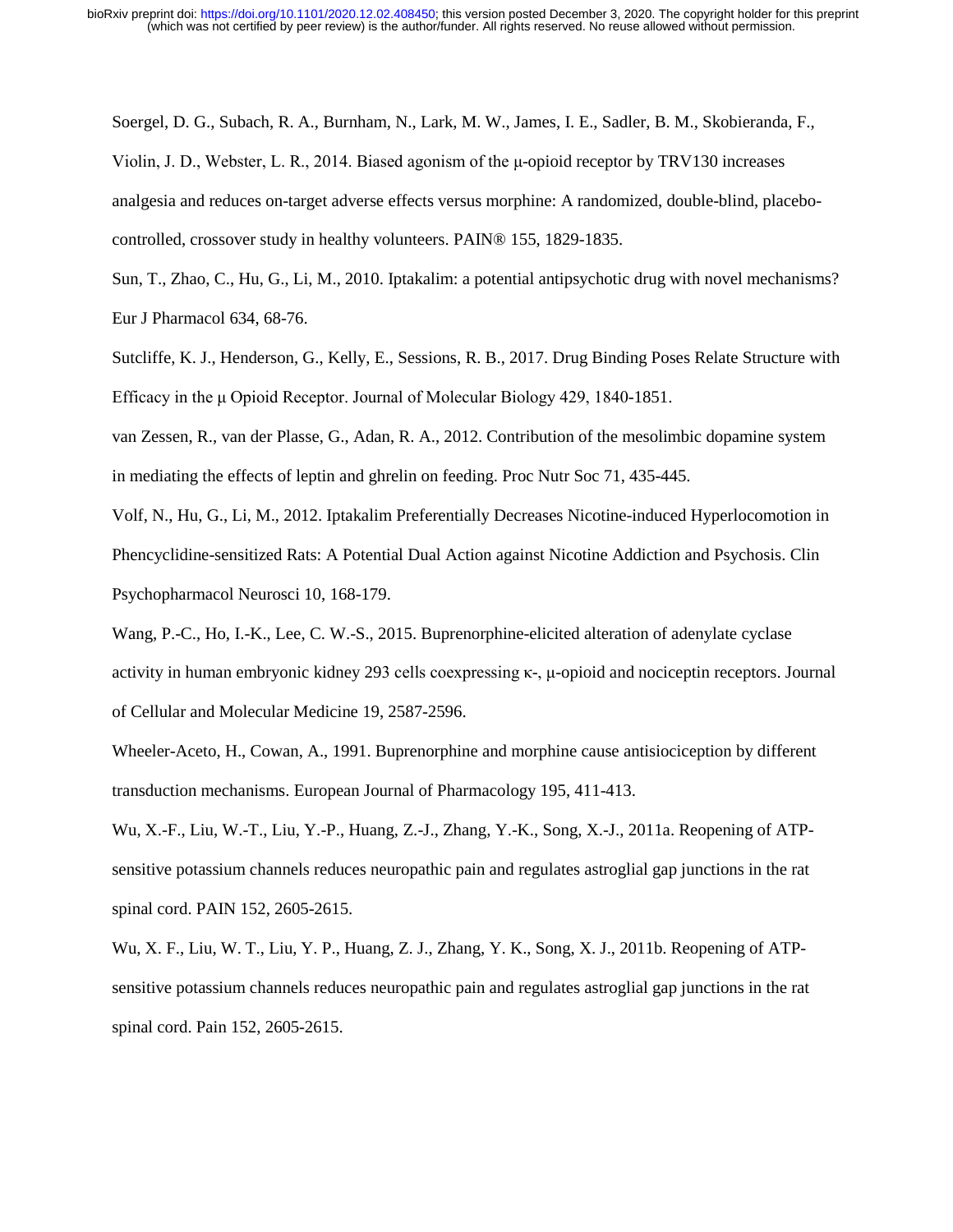Yoshida, Y., Koide, S., Hirose, N., Takada, K., Tomiyama, K., Koshikawa, N., Cools, A. R., 1999.

Fentanyl increases dopamine release in rat nucleus accumbens: involvement of mesolimbic mu- and delta-2-opioid receptors. Neuroscience 92, 1357-1365.

Zhang, J. J., Kong, Q., 2017. Locomotor activity: A distinctive index in morphine self-administration in rats. PLoS One 12, e0174272.

Zhou, Y., Liu, M. D., Fan, Y., Ding, J. H., Du, R. H., Hu, G., 2012. Enhanced MK-801-induced locomotion in Kir6.2 knockout mice. Neurosci Res 74, 195-199.

Zoga, V., Kawano, T., Liang, M. Y., Bienengraeber, M., Weihrauch, D., McCallum, B., Gemes, G.,

Hogan, Q., Sarantopoulos, C., 2010. KATP channel subunits in rat dorsal root ganglia: alterations by

**Figures**

painful axotomy. Mol Pain 6, 6.



**Figure 1. Mice lacking SUR1 subtype K<sub>ATP</sub> channels have decreased antinociception to** 

**buprenorphine and DAMGO***.* Baseline mechanical paw withdrawal thresholds were measured for all SUR1 WT and SUR1 KO mice prior to and after administration of (A) buprenorphine (5.83 mg/kg, s.c.), (B) fentanyl (0.5 mg/kg, s.c.) and (C) DAMGO (10 mg/kg, s.c.) over 60 or 120 minutes. All three opioids increased mechanical paw withdrawal thresholds in both SUR1 WT and SUR1 KO mice. A significant interaction was found between genotypes over time after fentanyl administration (B, repeated measures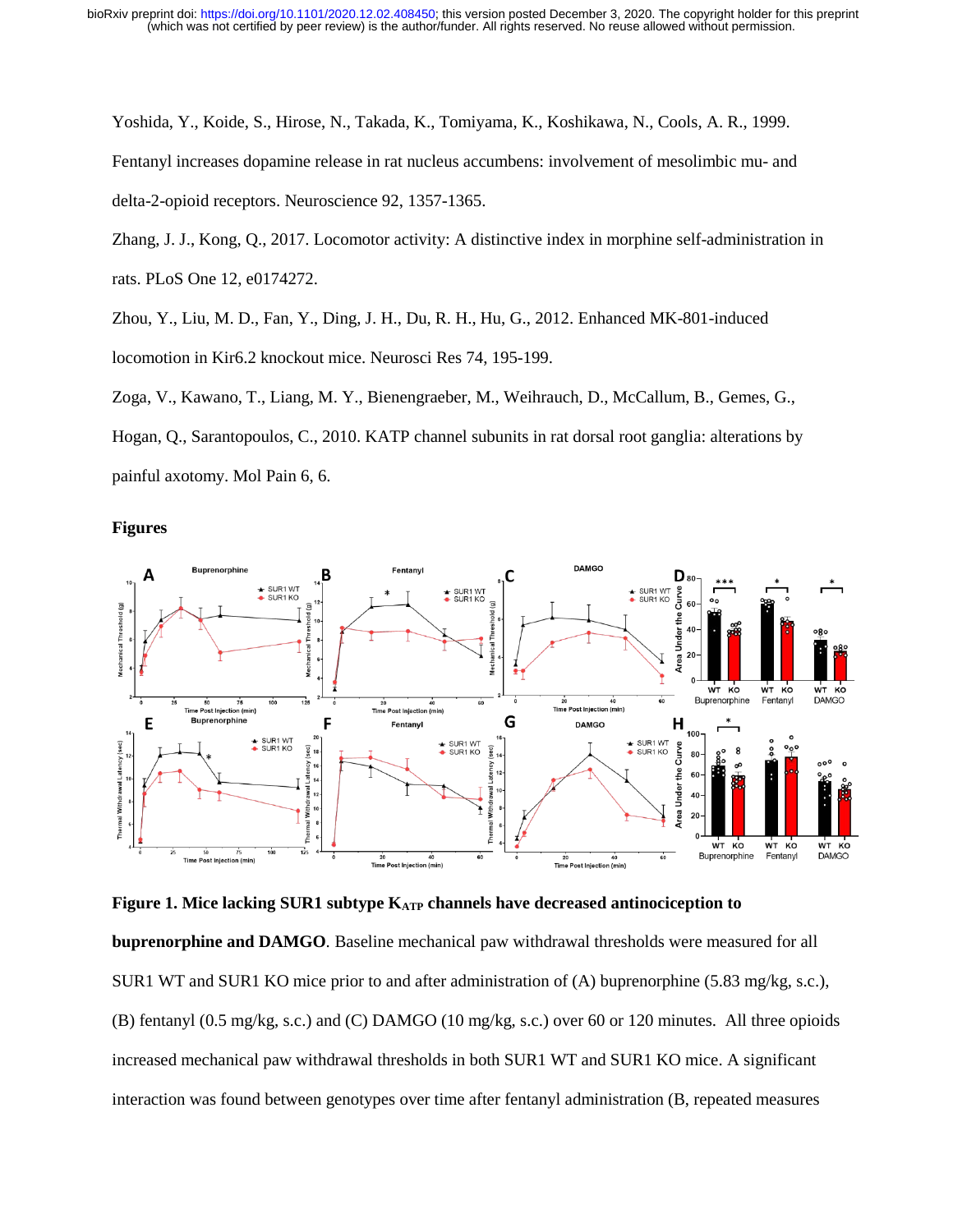ANOVA, F (5, 55) = 2.415, p = 0.0474). Area under the curve (D) for buprenorphine (unpaired t-test, p = 0.0002), fentanyl (unpaired t-test,  $p = 0.0018$ ), and DAMGO (unpaired t-test,  $p = 0.0109$ ) mechanical thresholds indicates a significant decrease in thresholds of SUR1 KO mice compared to SUR1 WT mice over the entire time course post-injection. Baseline thermal paw withdrawal latencies were measured for all SUR1 WT and SUR1 KO mice prior to and after administration of (E) buprenorphine (5.83 mg/kg, s.c.), (F) fentanyl (0.5 mg/kg, s.c.) and (G) DAMGO (10 mg/kg, s.c.) over 60 or 120 minutes. A significant genotype effect was found after buprenorphine administration (E, repeated measures ANOVA,  $F(2, 37) = 4.624$ ,  $p = 0.0161$ . Area under the curve (H) for buprenorphine (unpaired t-test,  $p = 0.0210$ ) indicates a significant decrease in latencies of SUR1 KO mice compared to SUR1 WT mice over the entire course of testing post-injection. \* and \*\*\* represent significant differences (*P*<0.05 and *P*<0.001 respectively). Each curve represents the mean± SEM response of 7-13 male and female mice.



**Figure 2. Potassium flux is decreased in DRG and spinal cord dorsal horn cells from SUR1 KO mice after acute opioid treatment**. Fluorescence was pooled across a nine-point dose response curve and averaged across four trials from either SUR1 WT or KO mice. (A) Potassium flux in DRG is significantly attenuated after acute administration of buprenorphine (Mann–Whitney  $U$ ,  $p = 0.0286$ ) and fentanyl (Mann–Whitney  $U$ ,  $p = 0.0286$ ). (B) Potassium flux in spinal cord dorsal horn cells is significantly attenuated after acute administration of buprenorphine (Mann–Whitney  $U$ ,  $p = 0.0286$ ) and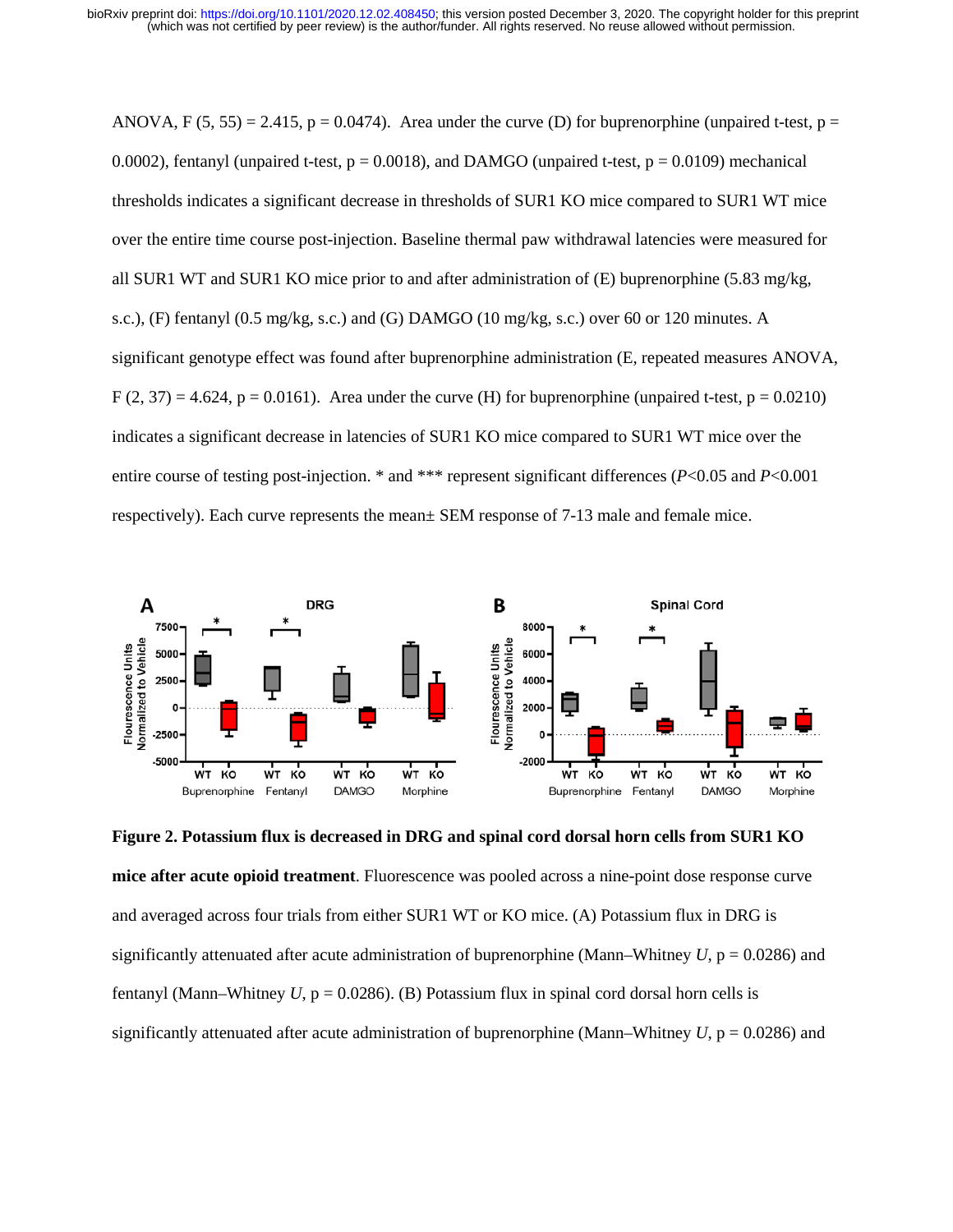fentanyl (Mann–Whitney  $U$ ,  $p = 0.0286$ ). Minimum to maximum values and median values shown in the box-and-whiskers plots.



**Figure 3. Hyperlocomotion after acute administration of morphine is potentiated in SUR1 KO mice.** After a 15 minute baseline analysis, locomotion parameters were measured in mice following injection of either 5 mg/kg (A-D) or 15 mg/kg morphine (E-H). SUR1 KO mice had a significantly higher distance traveled (A) than SUR1 WT after 5mg/kg (factor: genotype, F  $(1, 12) = 4.957$ , p = 0.0459) and (E) 15 mg/kg morphine (factor: genotype, F  $(1, 28) = 7.752$ , p = 0.0095). The time spent immobile was significantly lower in SUR1 KO mice compared to SUR1 WT mice after (B) 5 mg/kg (factor: genotype, F  $(1, 12) = 5.240$ ,  $p = 0.0410$ ) or (F) 15 mg/kg morphine (factor: genotype, F (1, 28) = 13.11, p = 0.0012). The overall velocity (C, G) was not significantly different between SUR1 KO and SUR1 WT mice, but the change in angular orientation was significantly higher in SUR1 KO compared to SUR1 WT mice after (D) 5 mg/kg morphine (factor: genotype,  $F(1, 12) = 10.16$ ,  $p = 0.0078$ ) but not 15 mg/kg (H). Data analyzed by repeated measures ANOVA where \* and \*\* represent significant differences (*P*<0.05 and *P*<0.01 respectively). Each curve represents the mean  $\pm$  SEM response of 5-9 male and female mice per group in A-D and 15 male and female mice per group in E-H.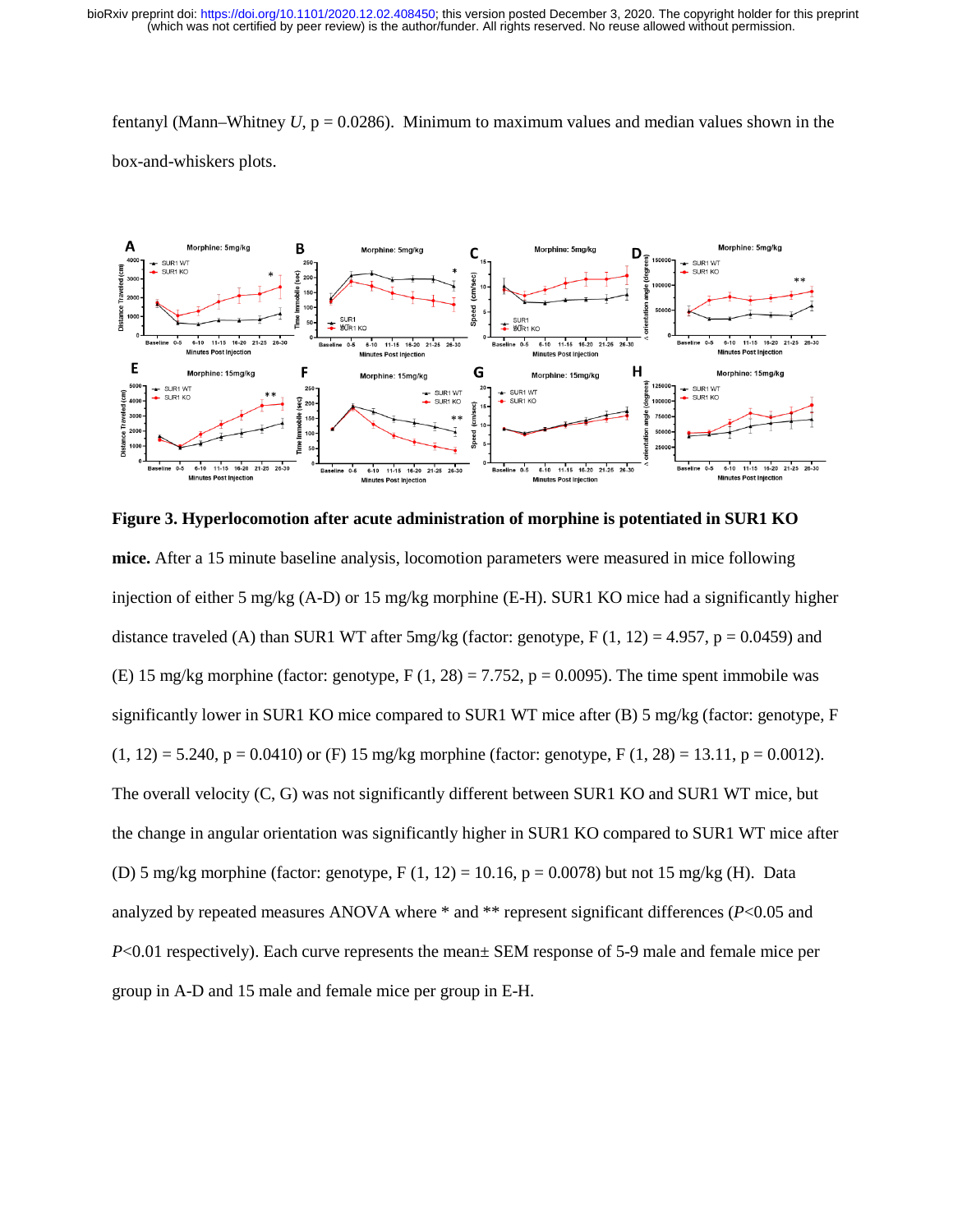

**Figure 4. Hyperlocomotion after acute administration of buprenorphine is potentiated in SUR1 KO mice.** After a 15 minute baseline analysis, locomotion parameters were measured in mice following injection with either buprenorphine (5.83 mg/kg, s.c., A-D), fentanyl (0.5 mg/kg, E-H) or DAMGO (10 mg/kg, I-L). The distance traveled in an open field (A) was significantly higher for SUR1 KO compared to SUR1 WT mice (interaction: genotype x time,  $F (6, 192) = 3.331$ ,  $p = 0.0038$ ) and (B) the amount of time spent immobile was significantly lower in SUR1 KO mice compared to SUR1 WT mice (interaction: genotype x time,  $F(6, 192) = 2.387$ ,  $p = 0.0301$ ) after buprenorphine injection. The overall velocity (C) and the (D) change in angular orientation was significantly higher in SUR1 KO compared to SUR1 WT mice after buprenorphine administration (C; interaction: genotype x time, F  $(6, 192) = 5.194$ , p <0.0001) (D; interaction: genotype x time,  $F(6, 192) = 3.130$ ,  $p = 0.006$ ). There was no change in locomotor activity after administration of fentanyl (E-H). SUR1 KO mice had a significantly higher (I) distance traveled (interaction: genotype x time,  $F (6, 198) = 2.899$ ,  $p = 0.0099$ ) compared to SUR1 WT mice after DAMGO administration. Data analyzed by repeated measures ANOVA where  $\ast$ ,  $\ast\ast$ , and  $\ast\ast\ast\ast\ast$  represent significant differences ( $P<0.05$ ,  $P<0.01$ , and  $P<0.0001$  respectively). Each curve represents the mean $\pm$ SEM response of 17 male and female mice per group in A-D, 17-18 male and female mice per group in E-L.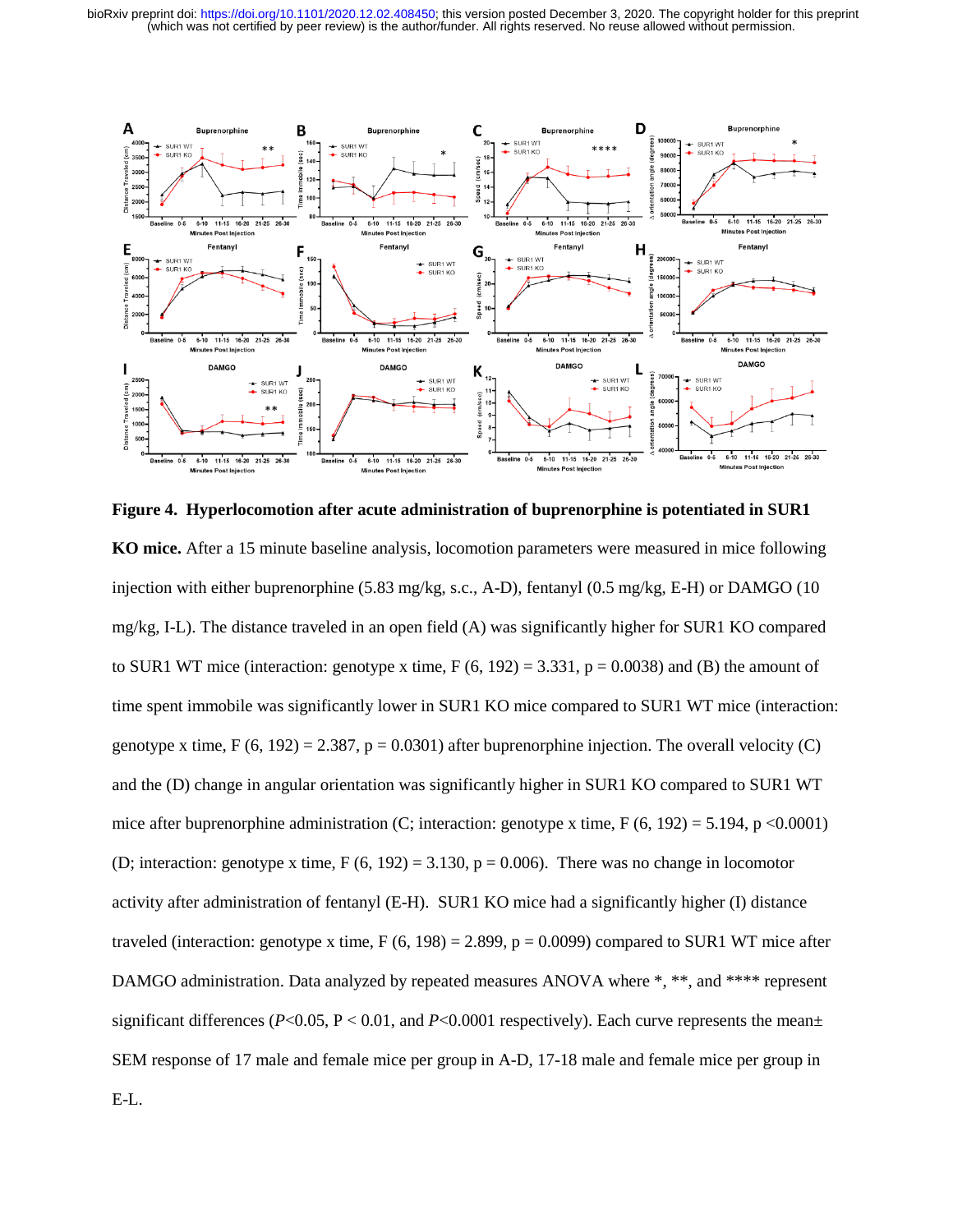

**Supplemental Figure 1.** Hyperlocomotion after acute administration of morphine is not potentiated in mice with conditional deletion of SUR1. Intrathecal injection of either AAV9-hSyn-Cre or AAV9- hSyn-ΔCre does not impact (A) Distance traveled, (B) Time spent immobile, (C) Speed, or (D) the change in angular direction of mice after systemic administration of morphine (15 mg/kg, s.c.). Each curve represents the mean± SEM response of 23-24 male and female mice per group.